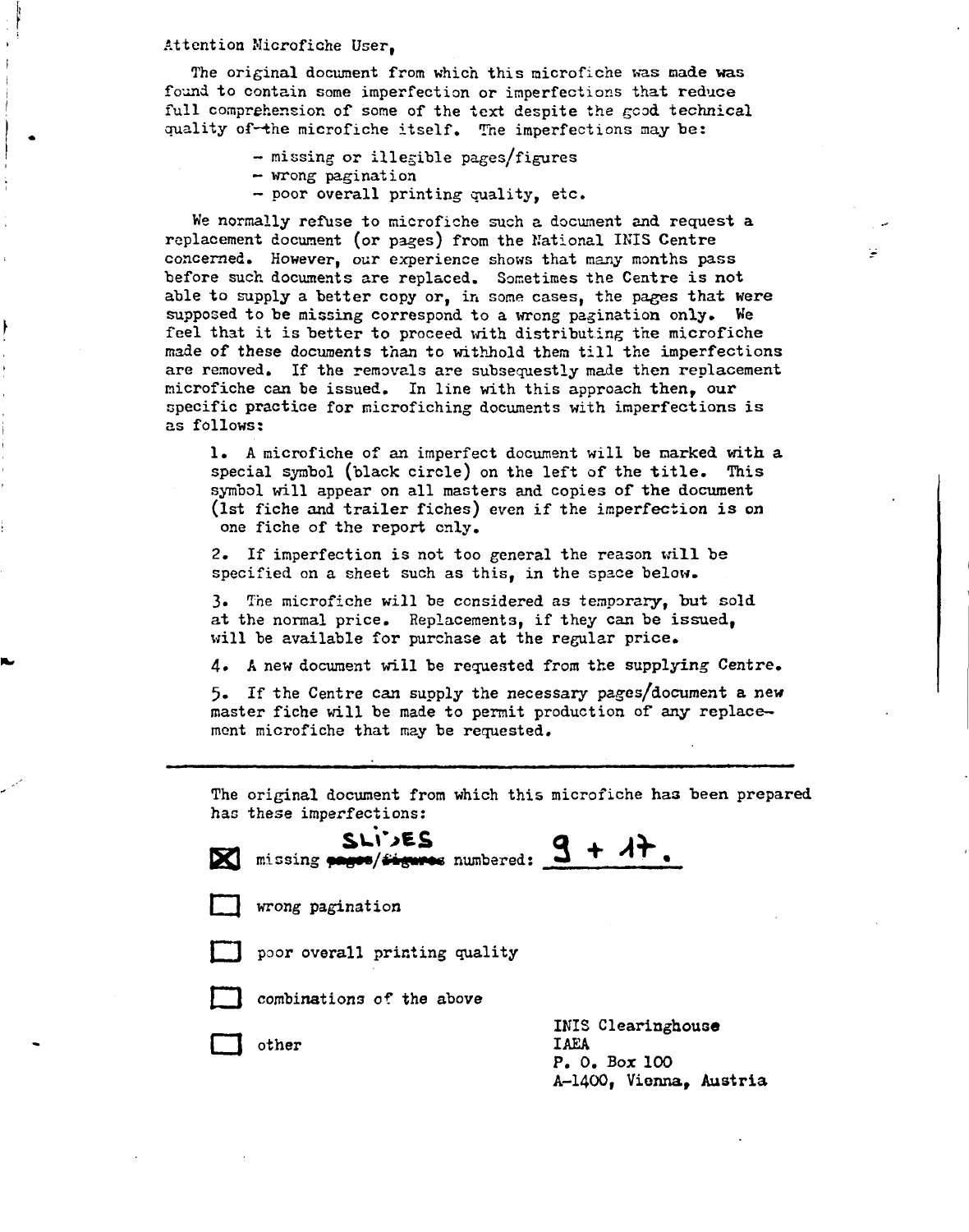ANS-ENS International Meeting Washington, DC (USA) 11-10 Nov 1704<br>05:100NE 7507 CEA-CONF--7527

## **HIGH-LEVEL HASTE PROCESSING AMD DISPOSAL**

by

Dr. Jack L. Crandall, Program Director Savannah River Laboratory E. 1. du Pont de Nemours & Company, Incorporated Aiken, South Carolina 29808-0001 United States

Dr. H. Krause, Director Institut fuer Nuklearne Entsorgungstechnik Kernforschungszentrum Karlsruhe GmbH Postfach 3640 7500 Karlsruhe 1 Federal Republic of Germany

Dr. C. Sombret, Deputy Chief Waste Solidfication CEA Marcaole - Centre de Valrho  $B. P. 172 - 30200$ Bagnols sur Ceze France

Dr. K. Uematsu, Director Power Reactor and Nuclear Fuel Development Corporation 9-13-1 Chôme Akasaka Minato-ku, Tokyo, Japan

A paper to be presented at the Plenary Session on the LWR Fuel Cycle at the ANS-ENS International Meeting in Washington, D. C, November 11-16, 1984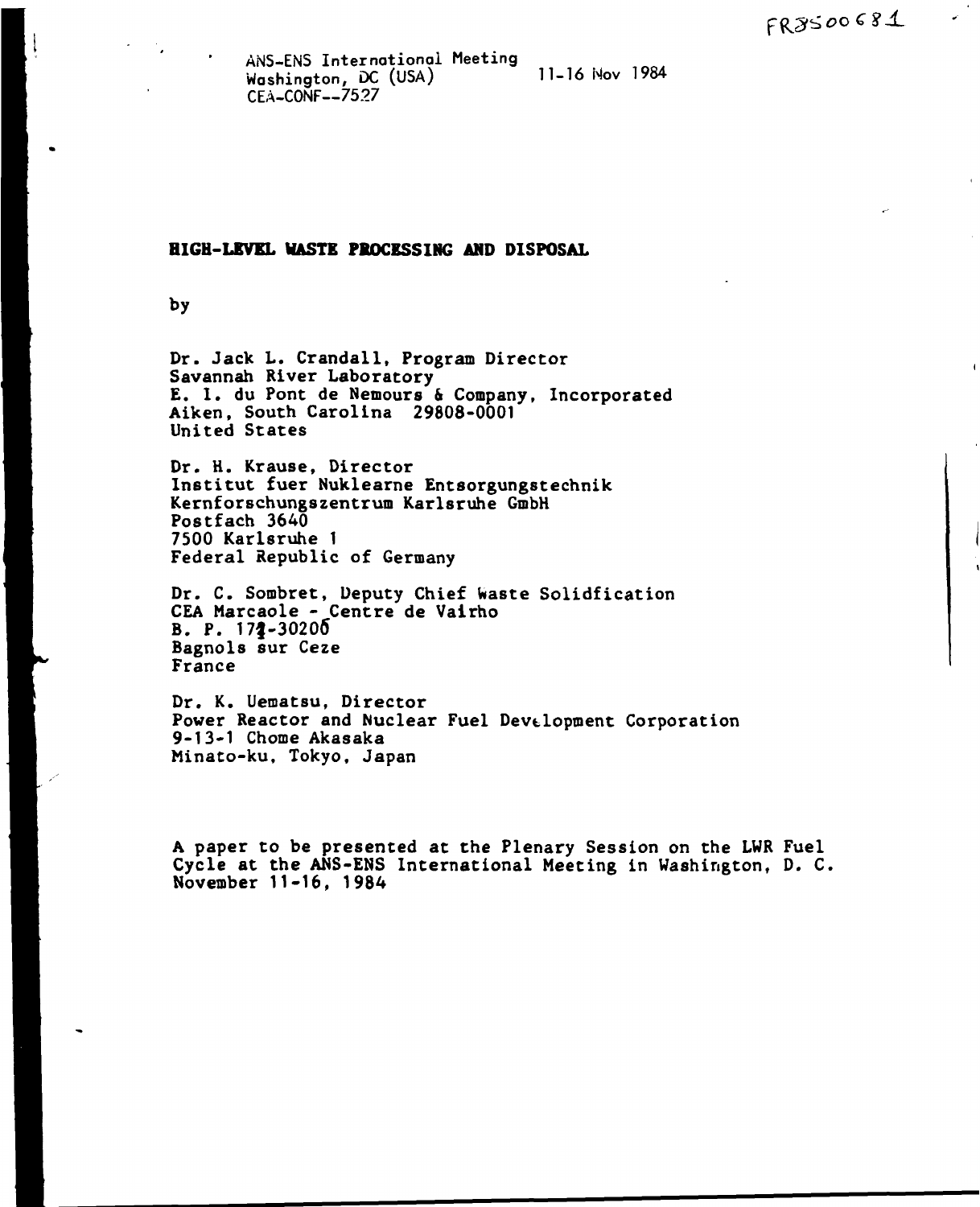## **SUMMARY**

## **HIGH LEVEL WASTE PROCESSING AMD DISPOSAL**

High level waste disposal is the only portion of the light water reactor fuel cycle still to be fully demonstrated. No high level nuclear waste has yet been placed in final disposal in any Western country. However, an extensive disposal technology has been developed based on multibarrier containment of high-integrity waste forms in protective geologic structures, and this technology is now being implemented into full-scale disposal facilities.

Without reprocessing, spent LWR fuel itself is generally considered an acceptable waste form. With reprocessing, borosilicate glass canisters containing  $40-60\%$  Si $0_2$ , 10-20% B<sub>2</sub>0<sub>3</sub>, 10-20% alkali oxides and 10-30% waste oxides, have now gained general acceptance as a versatile and effective reprocessing waste immobilization medium. The current first choice for disposal of the high level waste forms is emplacement in an engineered structure in a mined cavern at a depth of 500-1000 meters. A variety of rock types are being investigated including basalt, clay, granite, salt, shale, and volcanic tuff. Some consideration is also being given to seabed disposal.

This paper gives specific coverage to the national high level waste disposal plans for France, the Federal Republic of Germany, Japan and the United States. The French nuclear program assumes prompt reprocessing of its spent fuels, and France has already constructed the AVM, the world's first borosilicate glass waste forms plant, to immobilize high level reprocessing wastes. Two larger borosilicate glass plants are planned for a new French reprocessing plant at La Hague. The French glass plants use a two-step technology in which the wastes are first roasted to oxides in a rotary câliner and then melted with the glass frit in an induction-heated Inconel-bodied melter at 1100'C. France plans to hold the glass canisters in near-surface storage for a forty to sixty year cooling period and then to place them into a mined repository.

The FRG and Japan also plan reprocessing for their LWR fuels. Both are currently having some fuel reprocessed by France, who will deliver back the HLW as borosilicate glass, but both are also planning reprocessing plants which will include waste vitrification facilities. As a prelude to large-scale vitrification, West Germany is now constructing the PAMELA Plant at Mol, Belgium to vitrify high level reprocessing wastes at the shutdown Eurochemic Plant. Similarly, Japan is now operating a vitrification mockup test facility and plans a pilot plant facility at the Tokai reprocessing plant by 1990. Both countries have active geologic repository programs. West Germany is currently strongly considering a salt geology at its Gorleben site, while Japan has a longer range program inve tigating a number of geologies.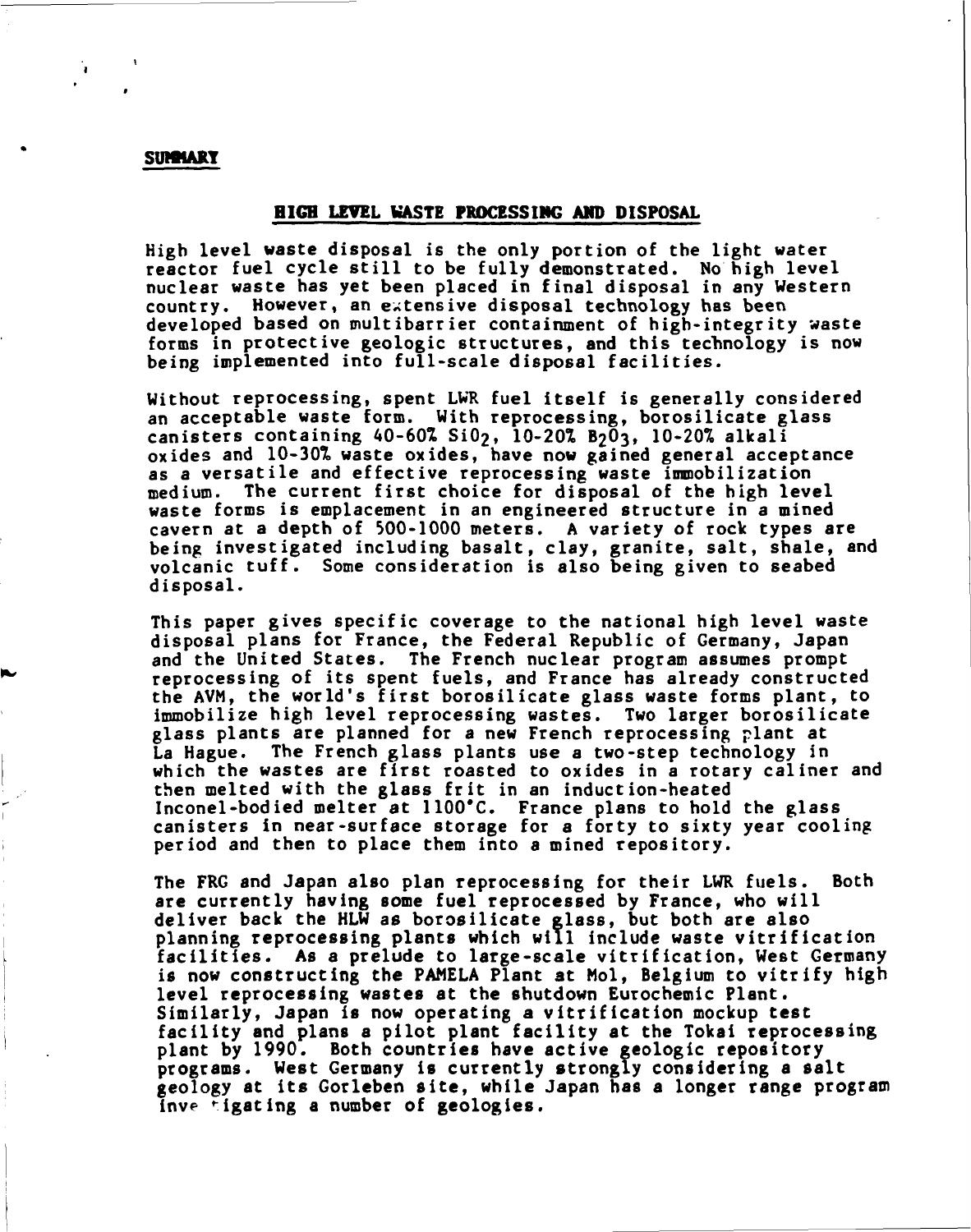**The United States program for high level waste disposal differs from the French, German, and Japanese programs in that it assumes little LWR fuel reprocessing and is thus primarily aimed at direct disposal of spent fuel into mined repositories. However, the United States does have two borosilicate glass plants under construction to vitrify existing reprocessing wastes. These vitrification plants are the DWPF at the Savannah River Defense Plant and the WVDP at the shutdown Nuclear Fuel Services reprocessing plant in West Valley, New York. Both are scheduled for operation in the 1988-9 time frame. Also, both, like the West German and Japanese plants, use slurry-fed, ceramic-bodied melters which are held at about 1100'C by passing an electric current between Inconel electrodes in the molten glass. The multistage United States program for high-level waste repository development is mandated by the Nuclear Waste Policy Act of 1982. In the first stage three candidate mined repositories are to be nominated in 1985, and then narrowed down to a single selection in 1987. In a second stage three additional repositories are to be nominated in 1989, and narrowed down to a single selection in 1990. The first repository is to begin receiving waste in 1998. The commercial power reactors in the United States are being assessed one mil per kilowatt hour to pay for this disposal program.** 

**In summary, high level waste fcrm production is well underway, a variety of geologic repositories are under active investigation, disposal risks are calculated to be very low, and the expected costs of high-level wastt disposal at 5-10% of the costs of nuclear electric power are not unacceptable. However, a major political and scientific effort will be necessary to meet institutional requirements to qualify final HLW disposal sites.**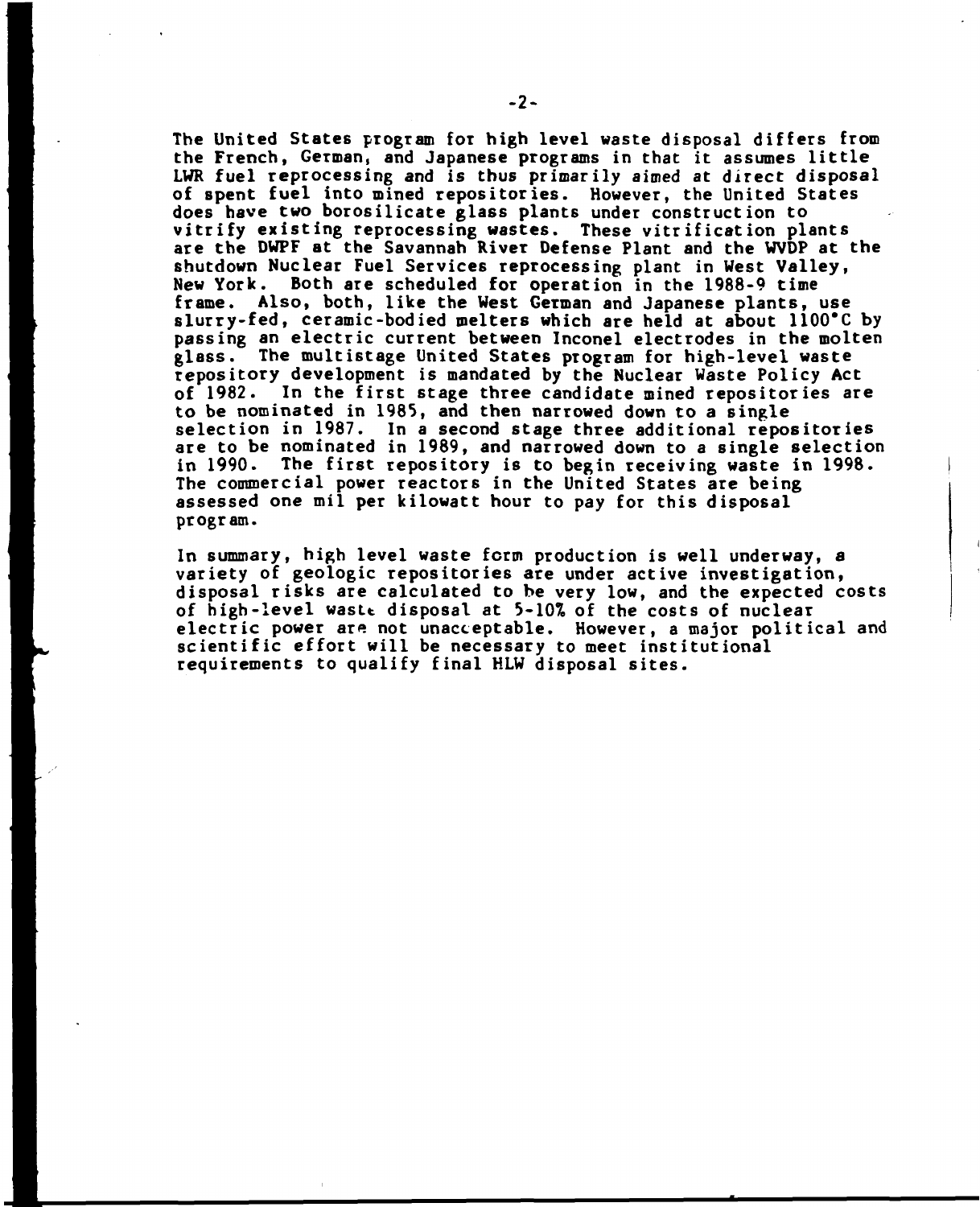## **THE LIGHT HATER FOEL CYCLE HIGH LEVEL HASTE PROCESSING AMD DISPOSAL**

## **LWR HIGH LEVEL HASTES**

High level waste disposal, whether of spent fuel or spent fuel reprocessing discards, is the major unsolved problem for the light-water reactors. In the old phrase from World War II, its situation is hopeless but not serious - hopeless because public fears seem to paralyze long-term solution; not serious because reliable interim storage is in use, and effective technology is available for final disposal.

The magnitude of the problem is illustrated in the first slide. This slide shows the total amount of LWR fuel expected to have been irradiated in France, West Germany, Japan and the United States through the year 2000. The total is about 90,000 tons of heavy metal. Also listed in the slide are the amounts of longlived fission product radioactivity and of actinides contained in this fuel. Barring major changes in current plans, the United States will dispose of its spent fuel directly, while France, West Germany, and Japan will reprocess. It is assumed that the longer lived fission products will be wastes in either case, but that the reprocessing rejects contain only about *0.b%* of the uranium and plutonium in the spent fuel. On these assumptions, the 90,000 tons of irradiated LWR fuel in the year 2000 translate into highlevel wastes containing about 43,000 megacuries of fission products with half-life greater than one year plus 40,000 tons of uranium and 500 tons of transuranics. The requirement is to sequester these wastes outside the human environment for a period well in excess of 10,000 years. As shown in Slide 2, the requirement, at least in the United States, is also to reduce the disposal risks perhaps a million times lower than those for any comparable hazards.

## **DISPOSAL FLAMS**

Let me emphasize again that no high-level nuclear waste has yet been disposed of in any Western country. However, extensive development work has been performed; scheduled disposal plans are in place; and several plants have been built or are under construction to make disposal forms for high level reprocessing waste.

The basic disposal plans are similar in all Western countries. As described in the third slide, they call for multibarrier containment systems in protective geologic structures. Mined caverns at depths of 500 to 1000 meters are the current first choice for the geology, but some consideration is also being given to seabed disposal in the deep ocean abyssal plains. In either system the only routes by which it is envisioned that the wastes could reach the human environment are human intrusion or water leaching of radionuclides. Both systems therefore provide as their initial barriers a high-integrity waste form and a surrounding waste package designed for mechanical strength, water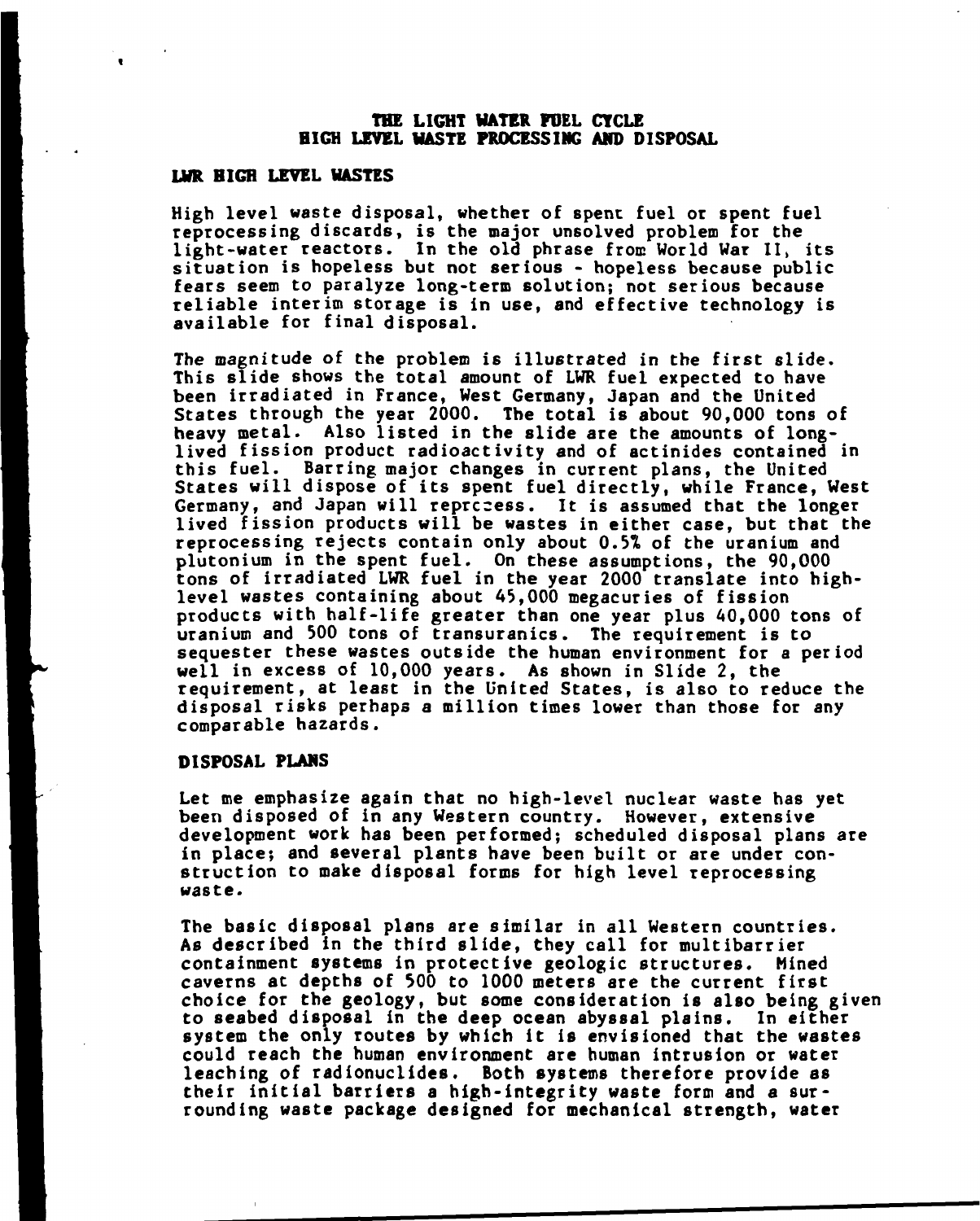exclusion, water conditioning and radionuclide containment. In the mined caverns additional barriers are then provided by engineered structures, the cavern geology and a groundwater travel time to the biosphere in excess of 1000 years. For seabed disposal the corresponding barriers are slow turnover and low temperature of the bottom oceanic waters, high absorption by the seabed sediments, and the large dilution of any radionuclides reaching the ocean waters. In both cases difficult accessability makes human intrusion highly unlikely.

The national HLW disposal plans for France, West Germany, Japan, and the United States are shown in Slide 4. France intends to process its LWR fuels three or four years after discharge, vitrify the reprocessing waste into borosilicate glass canisters about a year after that, hold the cannisters in near-surface storage for forty to sixty years, and then place them into a mined repository. The FRG and Japan are currently having some LWR fuels reprocessed by France and the UK, who will deliver back the HLW as borosilicate glass. Both are also operating pilot reprocessing plants, and planning full sizeo plants which will include waste vitrification facilities. West Germany has targeted a mined geologic repository; Japan is also studying mined caverns and, to a lesser extent, seabed disposal. The United States program differs strongly in that it is primarily aimed at direct disposal of spent fuel into mined repositories. These repositories will also accomodate the small amount of LWR reprocessing waste which was produced at the United States West Valley Plant and is scheduled for vitrification in 1988 and 1989.

## **INTERIM STORAGE**

Interim storage is required for the spent fuel, the reprocessing wastes, and, in some cases, the waste forms until they have cooled enough for final disposal. Although requiring constant surveillance, such storage, in water and air-cooled basins or in waste tanks, is well established, well developed, and relatively trouble-free. However, the expected long delays in repository availability - to the year 2000 or later - may require the use of innovative new storage concepts such as the air-cooled transport/ storage casks from the Federal Republic of Germany illustrated in Slide 5. The interim storage problem is particularly serious for the older reactors in the United States. These reactors were equipped only with small spent fuel storage basins in the expectation that their fuels would be reprocessed promptly. Failure to accomodate their wastes could shut the reactors down. Hence the United States is also considering a Monitored Retrievable Storage Facility.

## **HASTE PACKAGES**

Once the was tes are ready to come out of interim storage, the pext step is to package them for disposal. Typical - or perhaps extreme - packaging requirements have been set by the United States Nuclear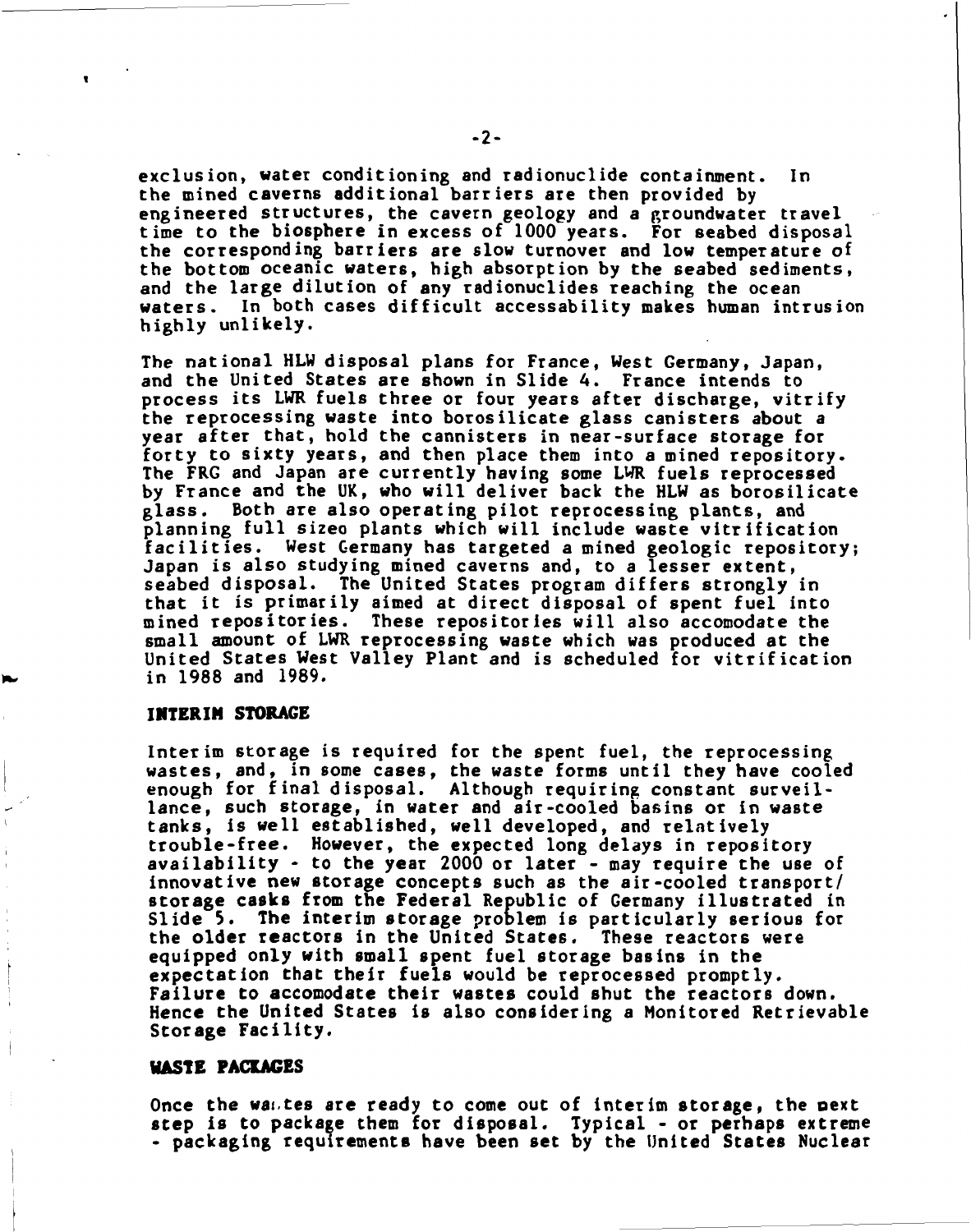Regulatory Commission in 10 CFR 60. These rules, shown in Slide 7 require that the waste package permit retrieval while the respository is open, exclude groundwater inleakage "absolutely" for 300-1000 years, and then restrict outleakage to one part in 100,000 of the 1000-year inventory for a period of 10,000 years.

## **SPENT FUEL DISPOSAL PACKAGES**

 $\mathbf{r}$ 

Because the LWR fuels are fabricated to retain their integrity under severe reactor conditions, they are usually considered to be their own waste form. The fuel clusters are dissembled to reduce volume and remove inert components such as end fittings; the fuel rods are then bundled together and put in a suitable protective package. Slide 7 is an example of such a disposal package taken from the U. S. salt repository program. The complexity and expense of the package will depend on the credit given the spent fuel as a waste form and on the repository type. In the Swedish nuclear waste program, for example, which was abruptly required by law to give assurance that adequate disposal of spent fuel is possible or face immediate shutdown of all Swedish power reactors, there was little time for repository or waste form development. The successful feasibility demonstration by necessity relied primarily on very high integrity - and very expensive - thick copper waste canisters.

# **REPROCESSING VASTE FORMS - BOROSILICATE GLASS**

Compositions of French, German and Japanese high-level reprocessing wastes are listed in Slide 8. Unlike spent fuel, these wastes are disperable solutions, salts, and sludges, and have to be immobilized into high integrity solids before they can be placed in a repository. A large number of solidification forms have been investigated for these wastes, but over the past few years Belgium, Britain, Canada, France, India, Italy, Japan, West Germany, and the United States have unanimously adopted borosilicate glass as the immobilization medium. The reasons are listed in Slide 9. Borosilicate glass will accept essentially all nonvolatile waste radionuclides, can be formed in a one- or two-step process using well-developed technology, and, under the proper conditions, can itself reduce radionuclide releases to less than a one part in 100,000 per year. Typically the borosilicate waste glasses contain 40-60% Si02, 10-20% B2O3, 10-20% alkali oxides, and 10-30% waste oxides. As listed in Slide 10, borosilicate glass plants are **now** at the production stage; hence I will devote a good share of the talk to them.

France, who built the first and so far only production plant for high-level waste forms, uses a two-step process to produce borosilicate glass canisters. As illustrated in Slide 11, the first **step** consists of a rotory calciner which roasts the wastes at about 600 C to a mixture rich in oxides, while the second step melts **these** oxides with about twice ae much glass frit. The melting is performed at about 1100\*C in an induction-heated Inconel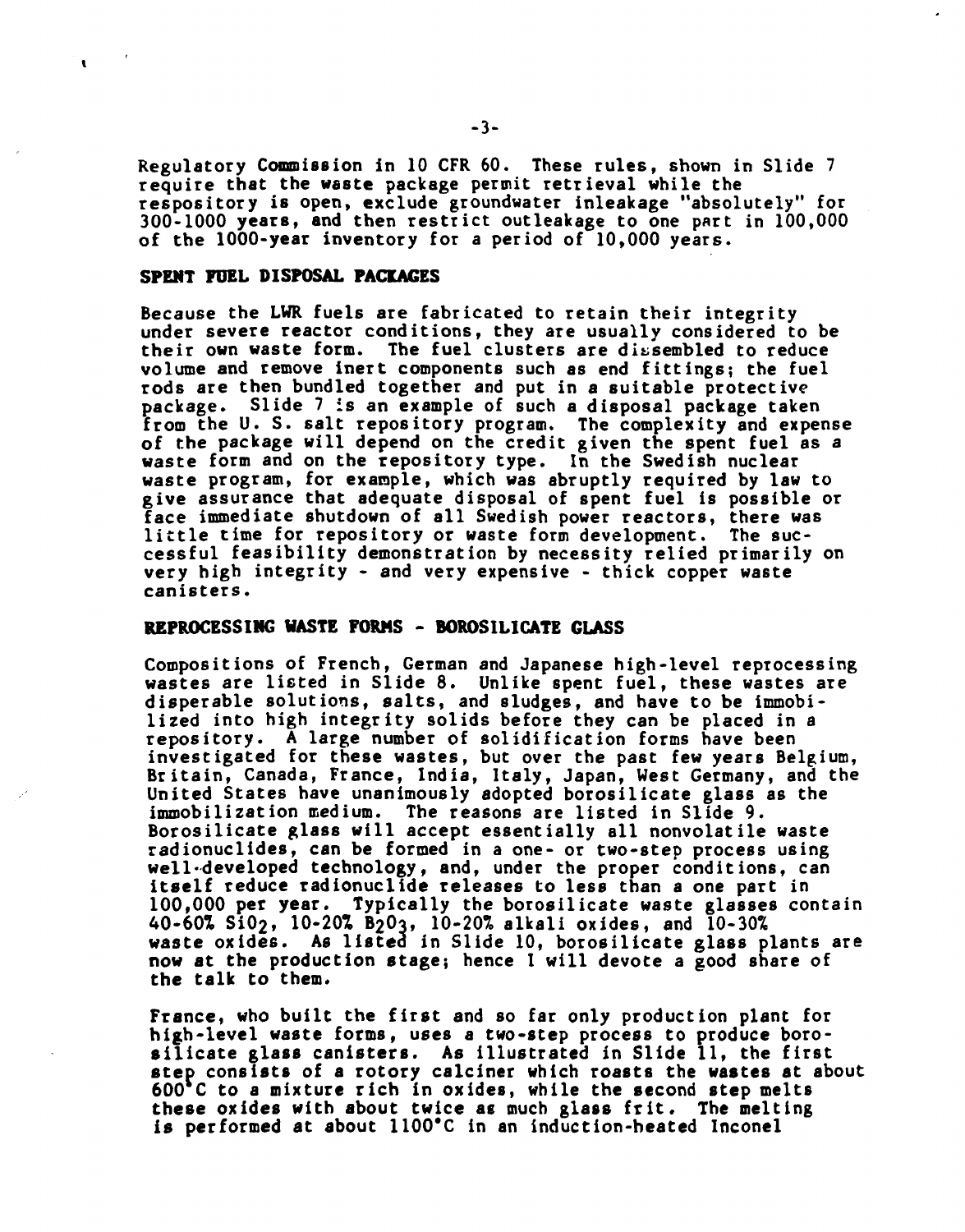**melter, which pours the glass into stainless-steel canisters one meter high and half a meter in diameter. The original AVM, as pictured, has to date produced over 1000 waste canisters and is still in use. Two larger AVH systems of the same general design with a capacity, in three lines, of about 1800 kg of glass a day are under construction for the French spent fuels reprocessing plant at La Hague. Great Britain is also building an AVM type plant for startup in 1987, while Belgium and Italy are considering such plants.** 

**Japan, West Germany, and the United States are in various phases of construction on waste form plants which use a one-step process to produce the borosilicate glass. In these plants waste slurry and glass formers are poured directly onto the top of a molten glass pool in a continuous melter, evaporating off both free and combined water from the slurry and dissolving the resultant waste oxides into the glass. The melter for the Defense Waste Processing Facility (DWPF) now under construction in the United States to begin operation in 1989 is typical. This melter, illustrated in Figure 12, operates at about 1150\*C, has a ceramic**  body and is electrically, or Joule, heated by immersing Inconel **electrodes in the molten glass and passing an electric current through the glass.** 

**A large continuous melter will produce about 1500 kg of waste glass a day with an average waste residence time in the melter of about two days. Much larger melters of nearly identical basic design are in routine use in the glass industry. However, the need to handle - and contain - very large amounts of radioactivity in the waste melters greatly increases the size and complexity of the melter support systems. Thus, a waste melter system will typically cost ten times as much as a larger commercial glass system. The large DWPF glass forms plant is budgeted at S800 million.** 

**The first requirement for all the radioactive melters is remote operation and maintenance behind shielding and containment walls. Slide 13 is a photograph of a remote-handled vitrification cell mockup. This cell is to go in the PAMELA Plant now under construction by the FRG at Mol, Belgium to vitrify high-level wastes from the shutdown Eurochemic Plant. The complexity is obvious. Provisions must be included for remote operation, remote sensing, quality control, and, above all, remote maintenance in items such as replacing a worn out melter.** 

**The second requirement for the radioactive melters is containment. Large amounts of water must be boiled off the waste slurries, and some of the radionuclides must be heated above their volatilization point, but the ratio between radioactivity handled and radioactivity released must be something like ten billion. An elaborate offgas system is thus required. Slide 14 shows the system from the Japanese Mockup Test Facility for the Tokai Vitrification Pilot Plant. The arrangement consists of a dust scrubber**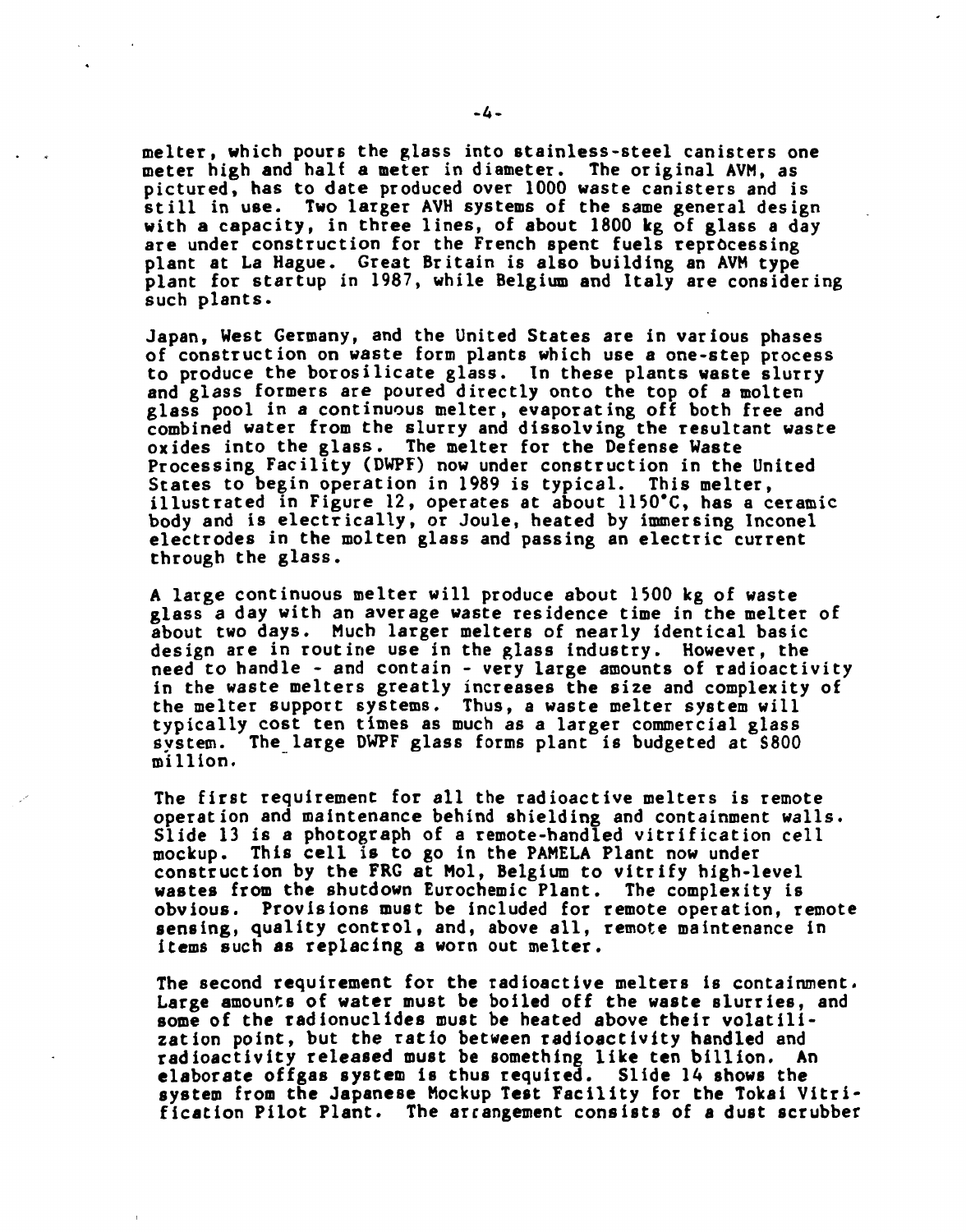and condenser section to cool the offgas and percipitate the volatiles, particle separators, washer and scrubbers, ruthenium absorber, and filter sections exhausting through a stack. A particular problem is to make sure that the glass formers in the offgas do not solidify in the offgas lines so as to clog the system.

The borosilicate glass waste forms are normally cast in stainlesssteel, iron, titanium or other leak-tight canisters; they can be further packaged with overpacks and conditioning materials. In a mined repository they will also normally be surrounded with backfill. The outer packagings can greatly reduce the possibility of radionuclide release. They can also provide the detailed match between the waste form and the repository. This match may have to be quite specific since it has, for example, been shown that packaging materials such as lead and aluminum can passivate the waste forms under some repository conditions while other materials such as bentonite and iron might increase corrosion if used under improper conditions. Since saturation effects in the very restricted amounts of groundwater in the geologic repositories can greatly retard radionuclide releases from the waste forms, crushed nonradioactive glass with the same chemical composition as the waste forms makes a particularly attractive backfill material.

## **WASTE FORM TRANSPORT**

Up to here we have largely discussed technical problems. Waste form transport from the fabrication plant to the repository begins to enter the political arena. As illustrated in Slide 15, transport casks for spent fuel are well developed. They are also easily adapted to carry reprocessing waste forms instead of fuel merely by designing the appropriate insert. The spent fuel casks have an excellent record in actual service, are required to pass rigorous tests for licensing, and have come through unscathed in a series of railroad crashes, gasoline fires and other severe accident simulations at the Sandia Laboratories and elsewhere. The difficulty is that, particularly in the United States, some local communities can be expected to raise strong objections to passage of the casks through their juristrictions. These objections could be used as a means of stopping high-level waste disposal and hence eventually light-water reactor operation.

## **WASTE REPOSITORIES**

The hopefully-facetious situation-hopeless rating at the beginning of the talk was, however, assigned largely because of the unwillingness of most localities to accept a waste repository in their area. The situation-not-serious rating was given largely because experience with natural ore bodies and with the fossil natural fission reactors discovered near Oklo in the African Congo indicate that any reasonable geology gives good assurance of excellent radionuclide containment.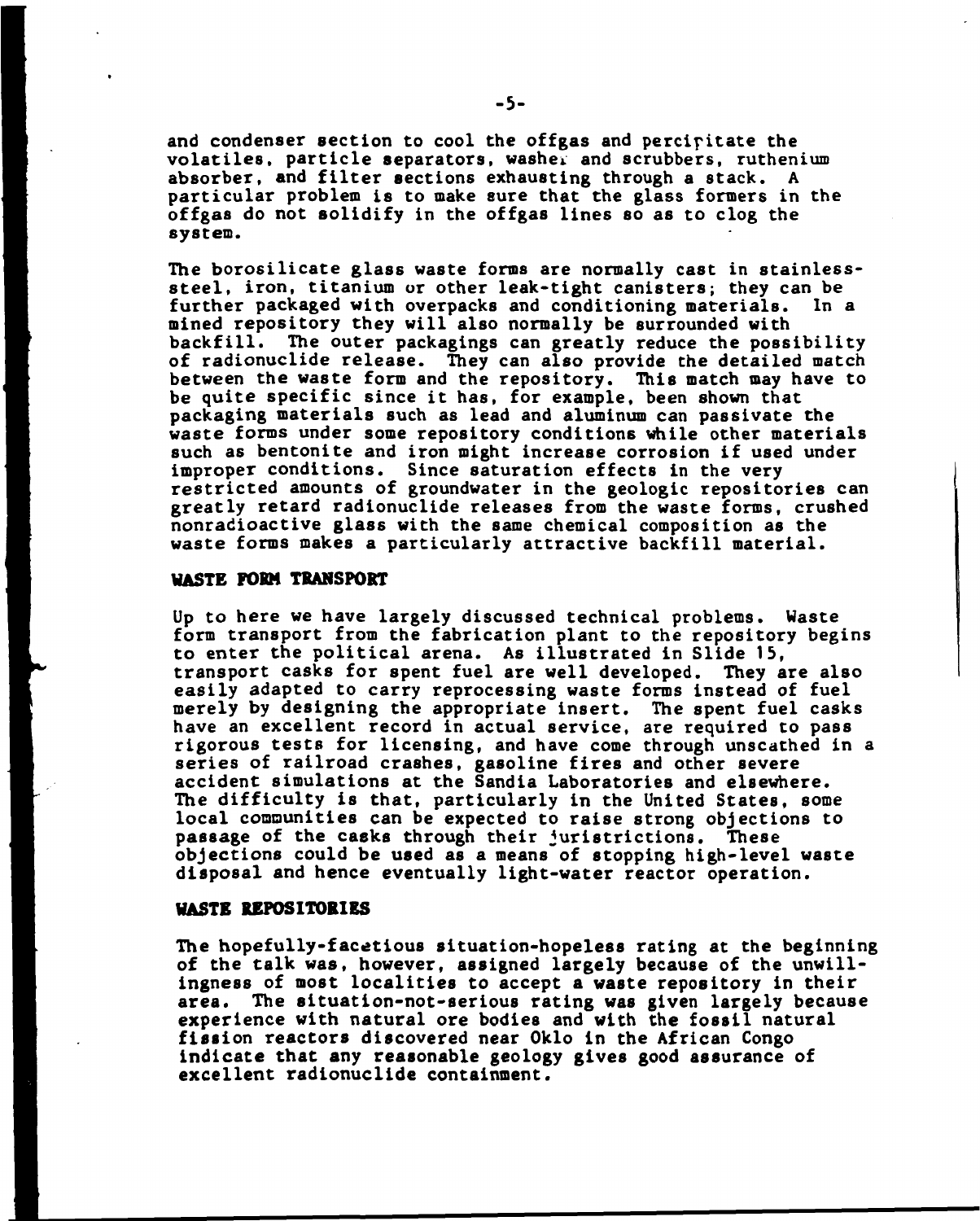Slide 16 is a diagram of a conceptual mined geologic repository. The repository consists of several vertical shafts giving access to a series of mined tunnels at a depth of 500 to 1000 meters. Holes bored into the rock at the bottom or sides of the tunnels accomodate the waste canisters, which are backfilled over and capped with a shielding plug. Mechanical considerations limit the closest spacing between the waste holes to 1-2 meters, while temperature limits restrict the heat loading in the repository to 100-200 kilowatts per hectare depending on the geology being used. Reference United States repository designs are for a mined area of about 1000 hectares accomodating the wastes from about 70,000 MTHM LWR fuel.

Slide 17 summarizes the repository development programs for France, West Germany, Japan, and the United States. France is looking primarily at salt, granite, and clay as respository geologies. West Germany has a target date of the 1990s and is currently most strongly considering salt at its Gorleben site as the geologic medium. Japan is investigating mined repositories in granite, diabase, shale, zeolitic tuff, limestone, slate and schist with a target date of 2000 for trial disposal. Japan, along with most other countries, also has a small program on seabed disposal. In the United States a very detailed multi-stage repository program is outlined in the Nuclear Waste Policy Act of 1982. In the first stage three candidate repositories are to be nominated in 1985, and then narrowed down to a single selection in 1987. In a second stage three additional repositories are to be nominated in 1989, and narrowed to a single selection in 1990. The first repository is to begin receiving waste in 1998. The commercial reactors in the United States are being assessed one mil per kilowatt hour to pay for this disposal program. Estimated costs for the United States repositories are 1-2 billion dollars each. Primary geologies being investigated are basalt, bedded salt, domed salt, and volcanic tuff, with hard rock, e.g. granite, to be added in the second stage. Experimental facilities in basalt, salt and tuff respectively exist at the Hanford site in Washington, WIPP in New Mexico and the Nevada Test Site.

## **SUMMARY**

Conclusions from the talk are given on the last slide. The first conclusion is that an excellent technology already exists for high-level waste disposal. With appropriate packaging spent fuel seems to be an acceptable waste form. Borosilicate glass reprocessing waste forms are well understood, in production in France, and scheduled for production in the next few years in a number of other count ires. For final disposal a number of candidate geological repository sites have been identified and several demonstration sites opened. The second conclusion is that adequate financing and a legal basis for waste disposal are in place in most countries. Costs of high-level waste disposal will probably add about 5-10% to the costs of nuclear electric power. The third conclusion is less optimistic. Political problems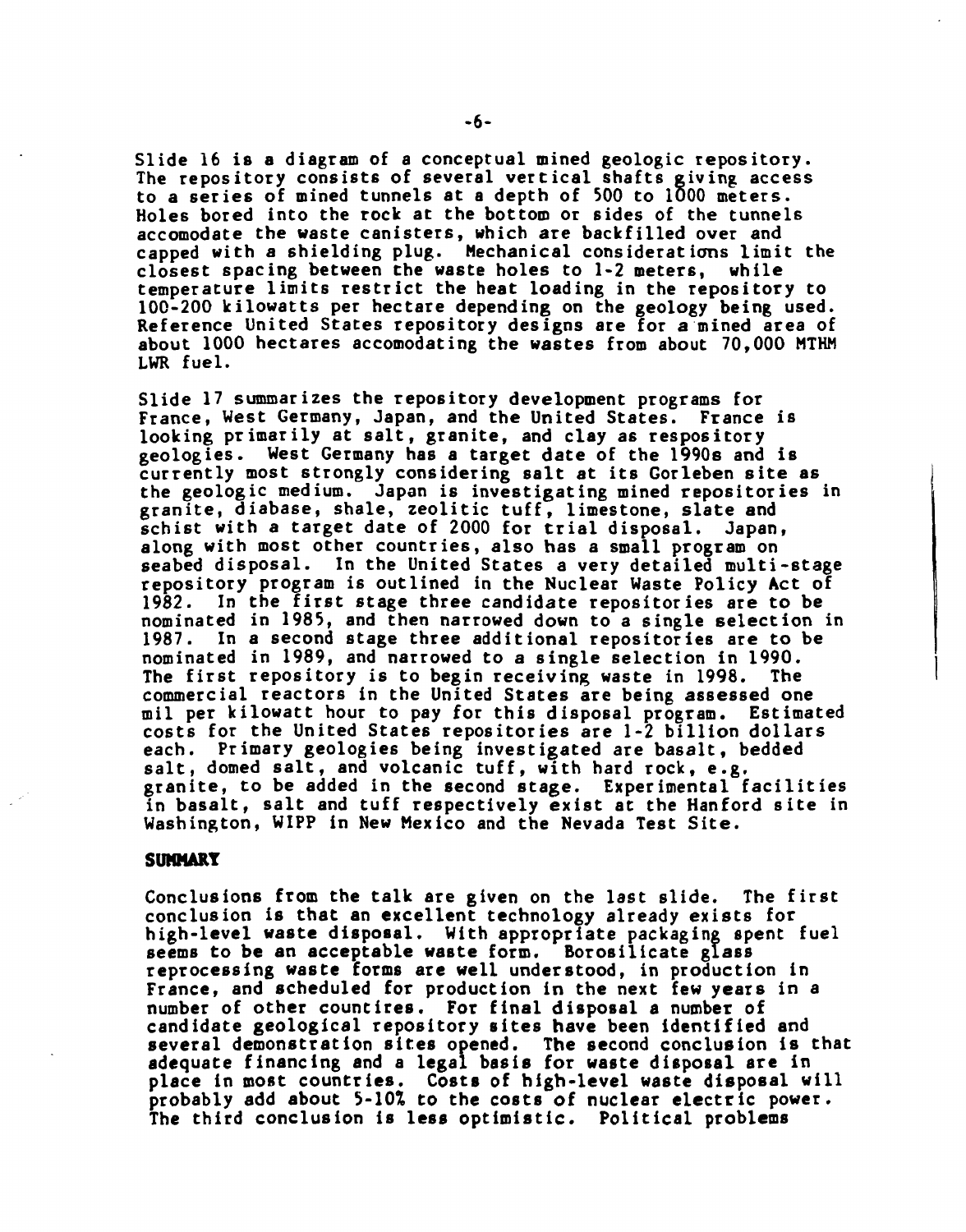**remain formidable in highly conservative regulations, in qualifying a final disposal site, and in securing acceptable transport routes.** 

Į.

 $\frac{1}{4}$  $\ddot{\phantom{a}}$ 

 $\overline{1}$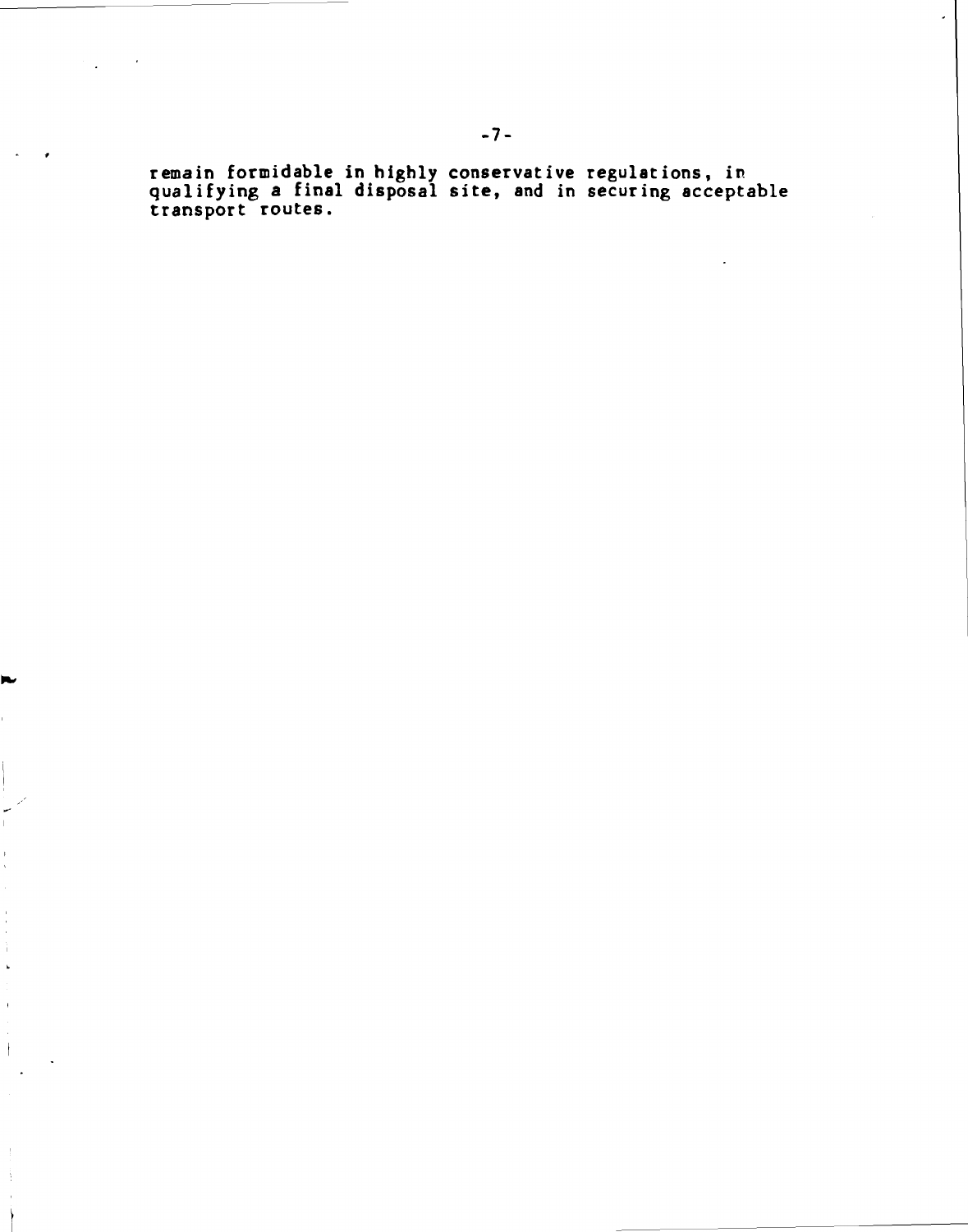Ţ

# **HIGH LEVEL WASTE FROM LWR FUEL IRRADIATION**

# **CUMMULATIVE TO YEAR 2000**

|                      | METRIC TONS<br><b>HEAVY METAL</b><br><b>IRRADIATED</b> |              | MEGACURIES<br>LONG LIVED<br><b>FISSION PRODUCTS</b> | METRIC TONS<br><b>ACTINIDES</b><br><b>PRODUCED</b> |       |
|----------------------|--------------------------------------------------------|--------------|-----------------------------------------------------|----------------------------------------------------|-------|
|                      | <b>RECYCLE</b>                                         | <b>WASTE</b> | <b>WASTE</b>                                        | <b>RECYCLE</b>                                     | WASTE |
| <b>FRANCE</b>        | 23,000                                                 | 45           | 12,000                                              | 260                                                | 20    |
| <b>GERMANY (FRG)</b> | 7,200                                                  | 36           | 4,000                                               | 80                                                 | 4     |
| <b>JAPAN</b>         | 19,600                                                 | 114          | 7,800                                               | 220                                                | 10    |
| UNITED STATES        | 39,800                                                 | 39,800       | 21,000                                              | $\blacksquare$                                     | 470   |
| TOTAL WASTE          |                                                        | 39,995       | 44,800                                              |                                                    | 504   |

 $\hat{\mathbf{r}}$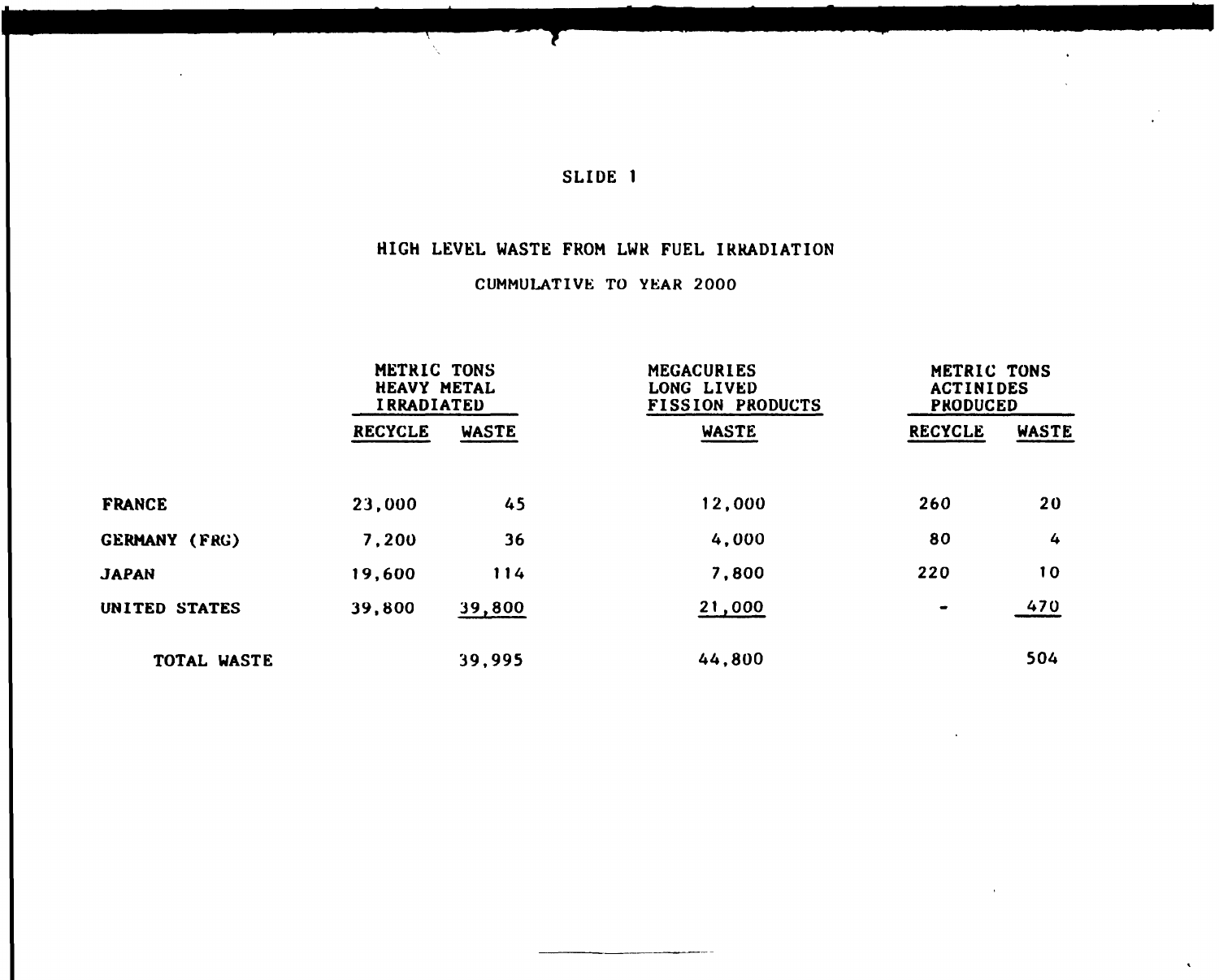# INDIVIDUAL DELAYED MORTALITY (CANCER)

**RISK/YEAR** 



\* BEIR III

þ.

 $\overline{\phantom{a}}$ 

SOURCES: (1) EPRI PRESENTATION EPA-SAB SAN FRANCISCO MARCH 24, 1983 (2) EEI TESTIMONY EPA PUBLIC HEARING WASHINGTON, DC MAY 12, 1983

COMPARATIVE RISKS OF HIGH-LEVEL WASTE DISPOSAL UNDER U. S. REGULATOKY REQUIREMENTS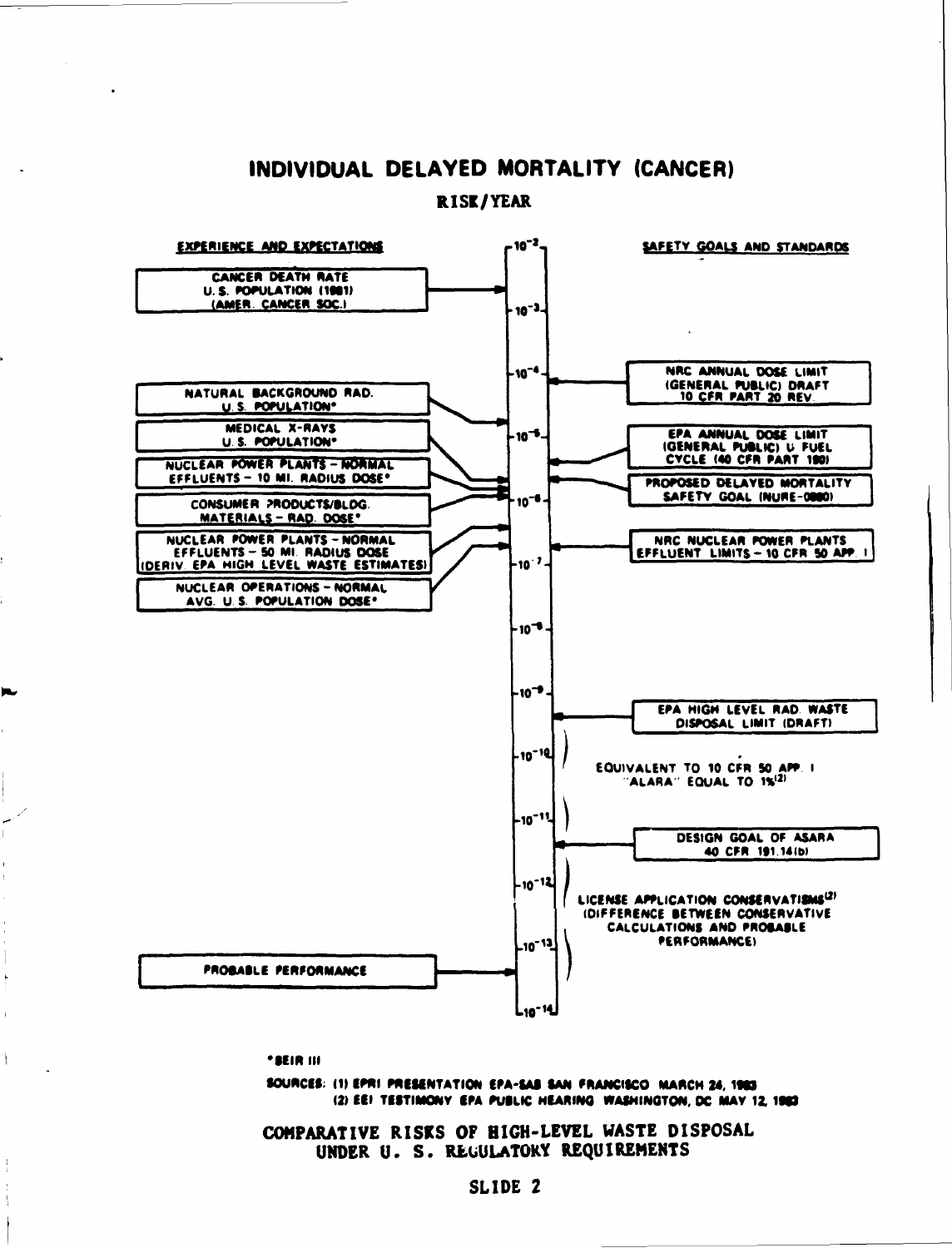$\mathcal{L}^{\mathcal{L}}(\mathcal{L}^{\mathcal{L}}(\mathcal{L}^{\mathcal{L}}(\mathcal{L}^{\mathcal{L}}(\mathcal{L}^{\mathcal{L}}(\mathcal{L}^{\mathcal{L}}(\mathcal{L}^{\mathcal{L}}(\mathcal{L}^{\mathcal{L}}(\mathcal{L}^{\mathcal{L}}(\mathcal{L}^{\mathcal{L}}(\mathcal{L}^{\mathcal{L}}(\mathcal{L}^{\mathcal{L}}(\mathcal{L}^{\mathcal{L}}(\mathcal{L}^{\mathcal{L}}(\mathcal{L}^{\mathcal{L}}(\mathcal{L}^{\mathcal{L}}(\mathcal{L}^{\mathcal{L$ 

ĸ



**HULTIBARRIER CONTAINMENT FOR HLW DISPOSAL MINED GEOLOGIC REPOSITORY**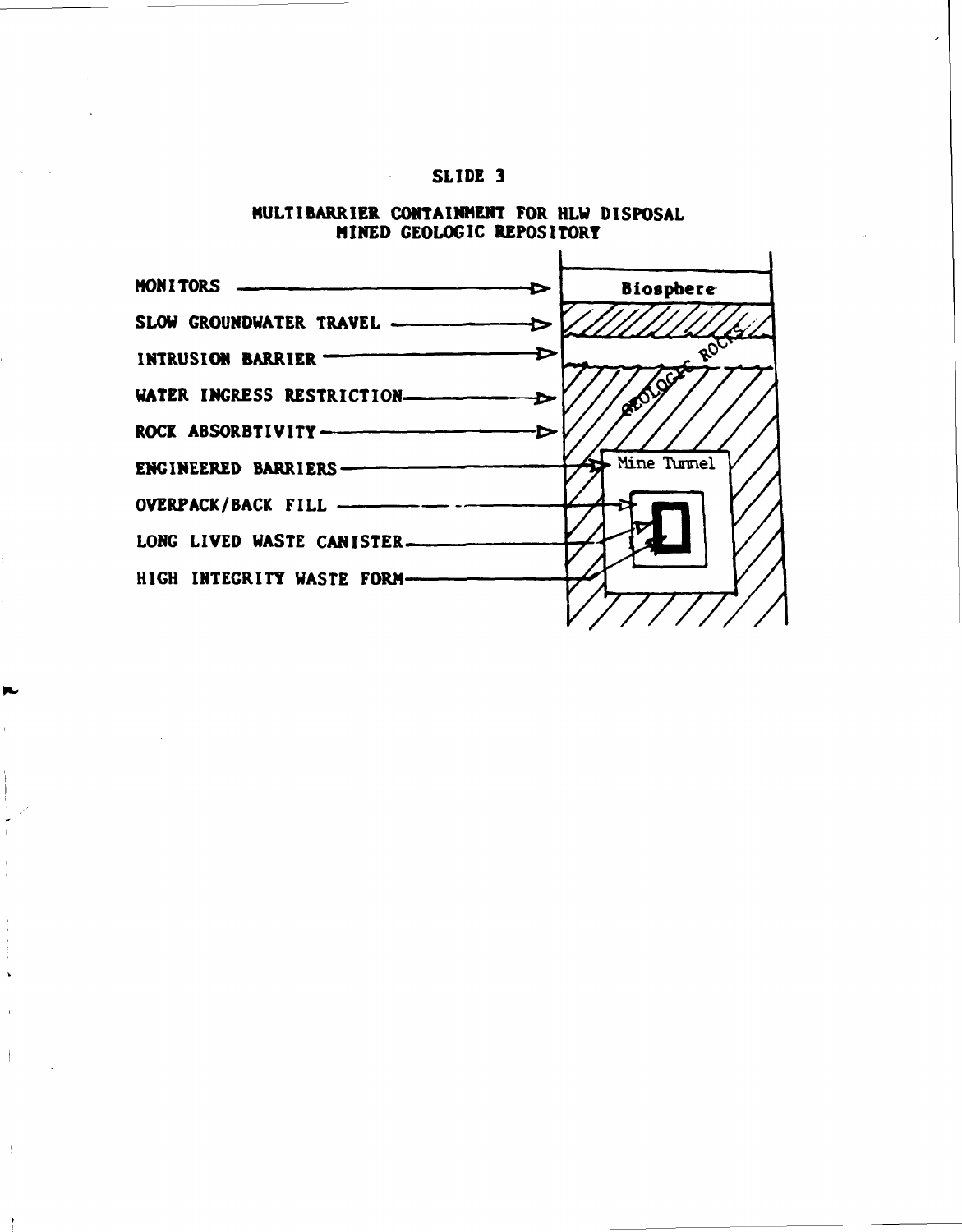# NATIONAL PLANS FOR HIGH LEVEL WASTE DISPOSAL

# LIGHT WATER REACTOR FUELS

|                           | <b>FRANCE</b> | <b>FRG</b>   | <b>JAPAN</b> | <b>USA</b>        |
|---------------------------|---------------|--------------|--------------|-------------------|
| REPROCESS FUEL            | <b>YES</b>    | <b>YES</b>   | <b>YES</b>   | <b>NO</b>         |
| WASTE FORM                | <b>GLASS</b>  | <b>GLASS</b> | <b>GLASS</b> | <b>SPENT FUEL</b> |
| FIRST WASTE FORM PLANT    | 1978          | 1992         | 1992         | 1988*             |
| <b>REPOSITORY</b>         | <b>WEO.</b>   | GEO.         | GEO.         | GEO.              |
| <b>REPOSITORY STARTUP</b> | $\sim$ 2000   | $\sim$ 2000  | $\sim 2000$  | 1998              |

**•WEST** VALLEY VITRIFICATION PLANT FOR EXIST INC REPROCESSING WASTE

 $\epsilon$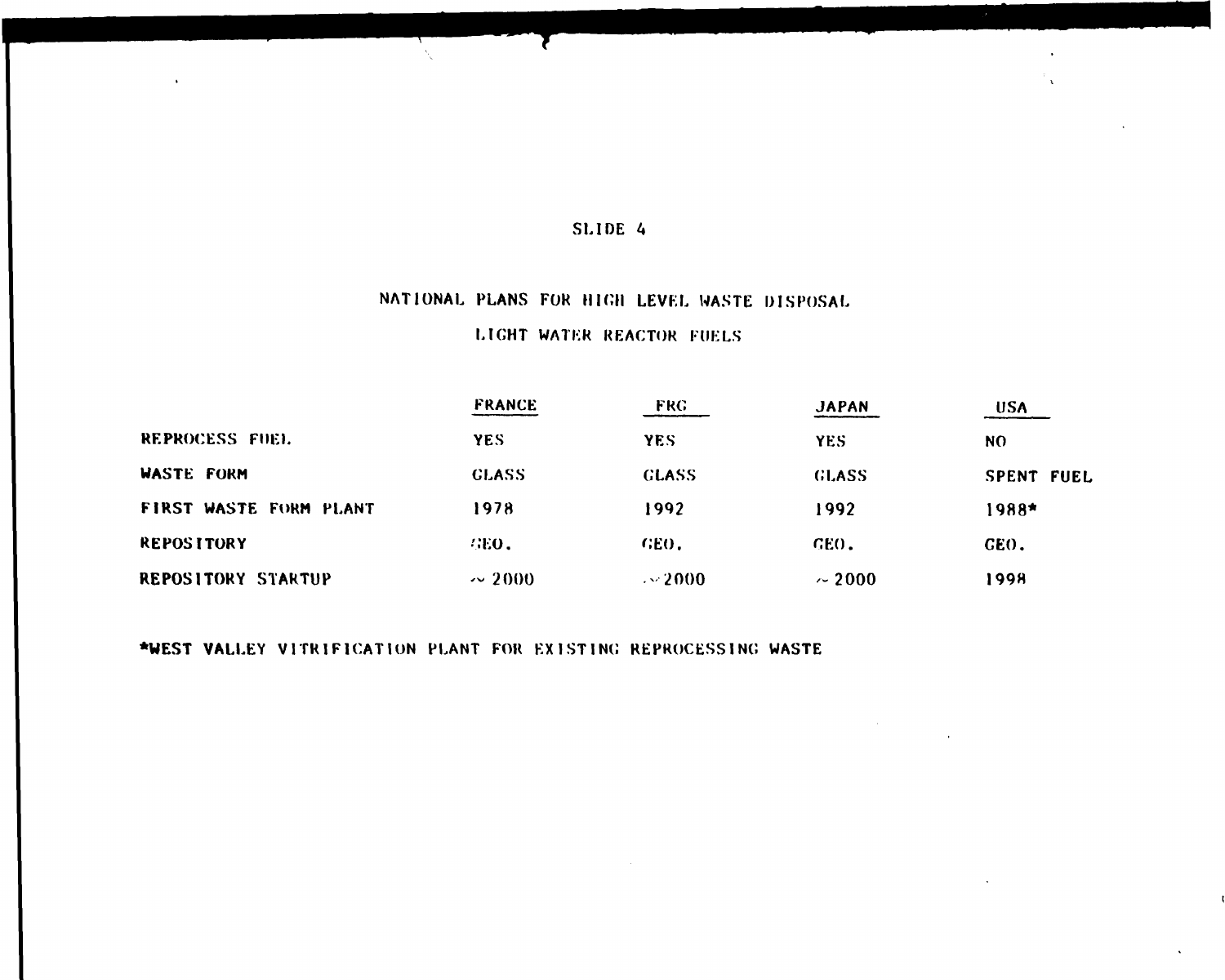



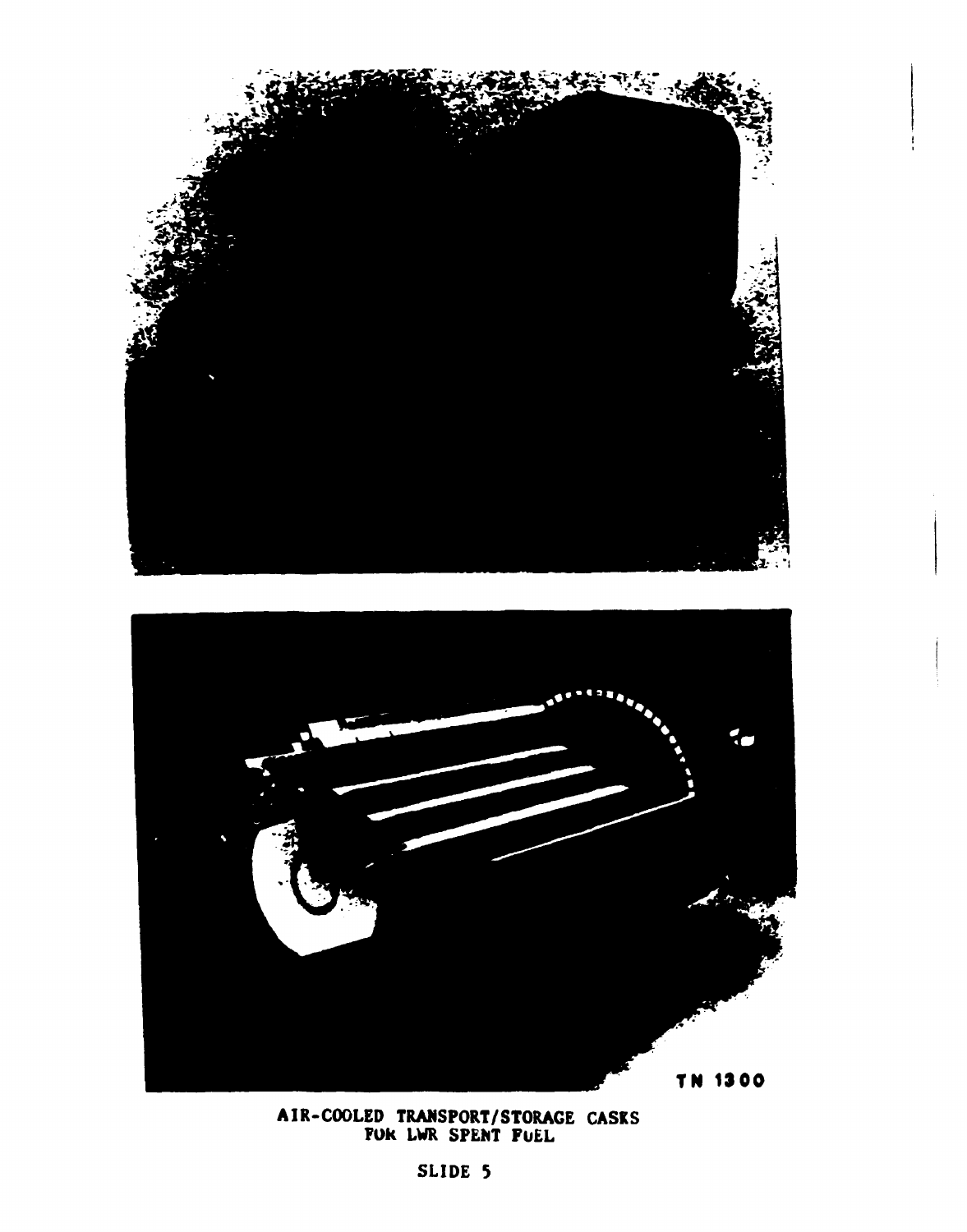7

## **U. S. HIGH-LEVEL WASTE REGULATIONS**

**NUCLEAR REGULATORY COMMISSION - 10 CFK 60** 

- **WASTE RETRIEVABLE UNTIL REPOSITORY CLOSED**
- **» 300-1000 YEAR CONTAINMENT BY WASTE PACKAGE**
- **RELEASE <1 PART IN 100,000 AFTER CONTAINMENT**
- **>1000 YEAR GROUNDWATER TRAVEL TO ACCESSIBLE ENVIRONMENT**

**ENVIRONMENTAL PROTECTION AGENCY - 40 CFR 191 (DRAFT 5/21/84)** 

- **BEFORE REPOSITORY CLOSURE, INDIVIDUAL DOSE TO PUBLIC <25 MR WHOLF BODY**
- **AFTER CLOSURE, RELEASES TO ACCESSIBLE ENVIRONMENT SHALL NOT EXCEED LIMITS CONSERVATIVELY ESTIMATED BY EPA TO PRODUCE 1000 HEALTH EFFECTS IN 10,000 YEARS FROM 100,000 MTHM FUEL IRRADIATION**

 $\bullet$ 

**• AS LOW AS REASONABLY ACHIEVABLE**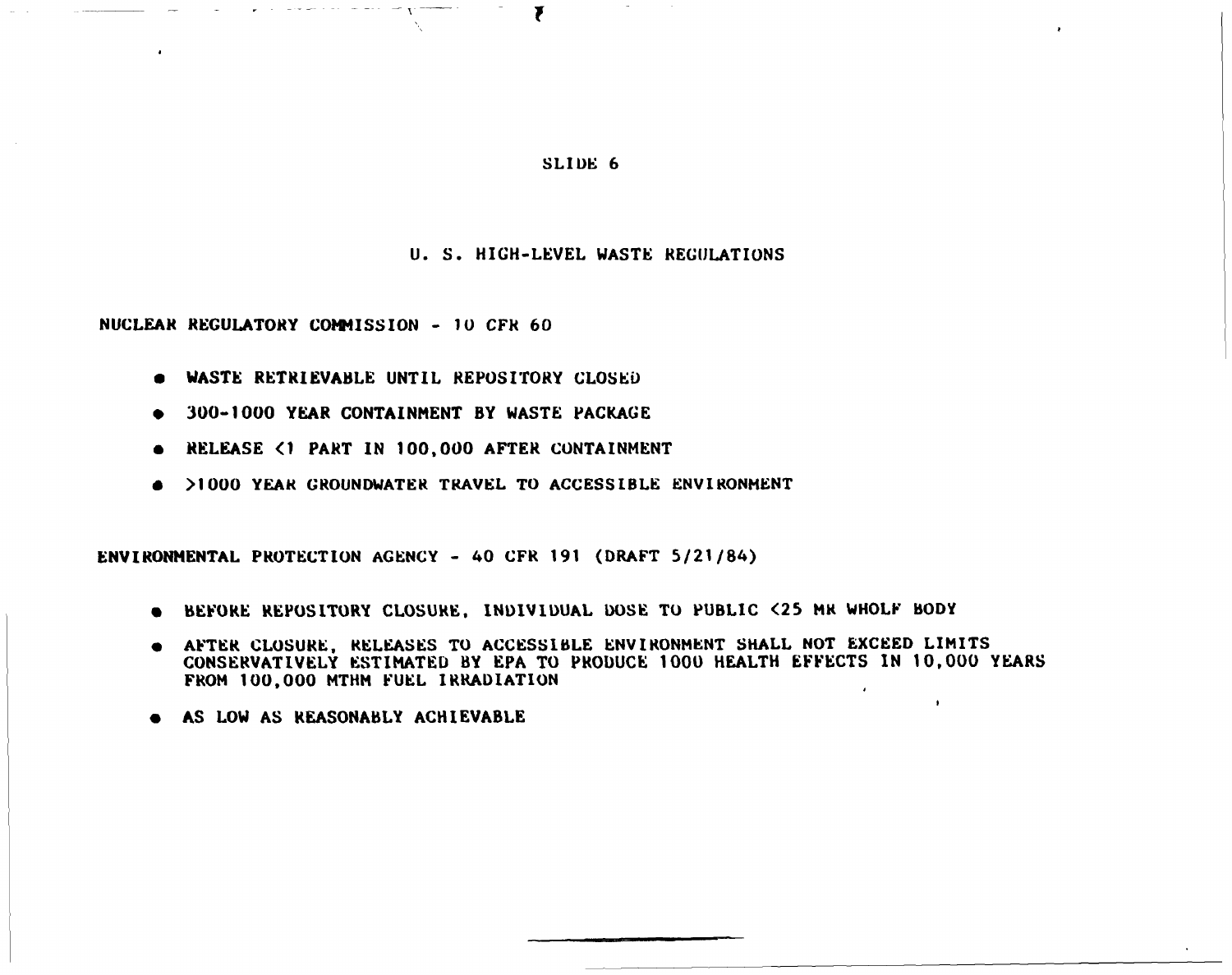

 $\frac{1}{2}$ 

 $\ddotsc$ 

بيت بالبد

## CONCEPTUAL SPENT FUEL DISPOSAL CANISTER SALT REPOSITORY (REF. - ONWI 438)

# SLIDE 7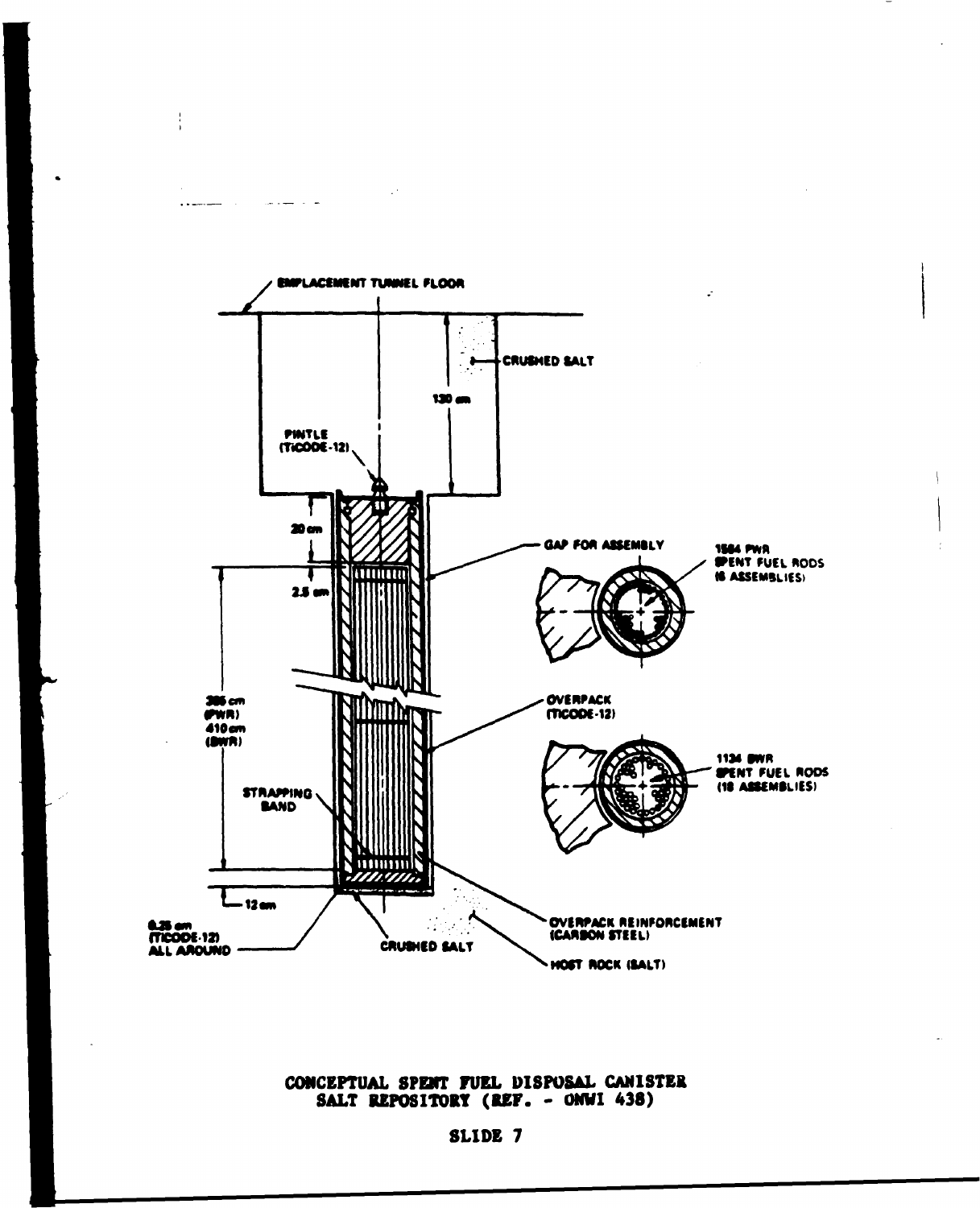| SLIDE |  |  |
|-------|--|--|
|-------|--|--|

T

# LWR HIGH-LEVEL REPROCESSING WASTE COMPOSITIONS

| VOL HLLW/TON FUEL, L/MT                                                               | FRANCE<br>$UP-2$ | GERMANY (FRG)<br><b>WA-350</b> |              |
|---------------------------------------------------------------------------------------|------------------|--------------------------------|--------------|
| AGE AT VITRIFICATION, YEARS                                                           | $300*$           | 800                            | <b>JAPAN</b> |
| FREE ACIDITY, HNO3, M/L                                                               | $4 - 6$          | $4 - 6$                        | $300 - 1000$ |
| FISSION PRODUCTS, KG/MWD                                                              | 2                | 5                              | $5 - 6$      |
| ACTINIDES, KG/MT                                                                      | 26               | 35                             | $2 - 7$      |
| CORROSION PRODUCTS, KG/MT                                                             | 1.48             | 5.3                            | 30           |
| ACTIVITY, MC/MT                                                                       | 8.3              | 2, 6                           | 7.5          |
|                                                                                       | 0.53             | 0.46                           | 7.2          |
|                                                                                       |                  |                                | $\sim$ 0.5   |
| *MIXED WITH 198 L/MT SOLVENT WASH AND 135 L/MT DISSOLVER FINES SLURRY BEFORE DISPOSAL |                  |                                |              |

**لانجا** 

 $\ddot{\phantom{a}}$ 

 $\bar{z}$ 

 $\sim 10^{11}$  km s  $^{-1}$ 

 $\sim 100$ 

 $\ddot{\phantom{a}}$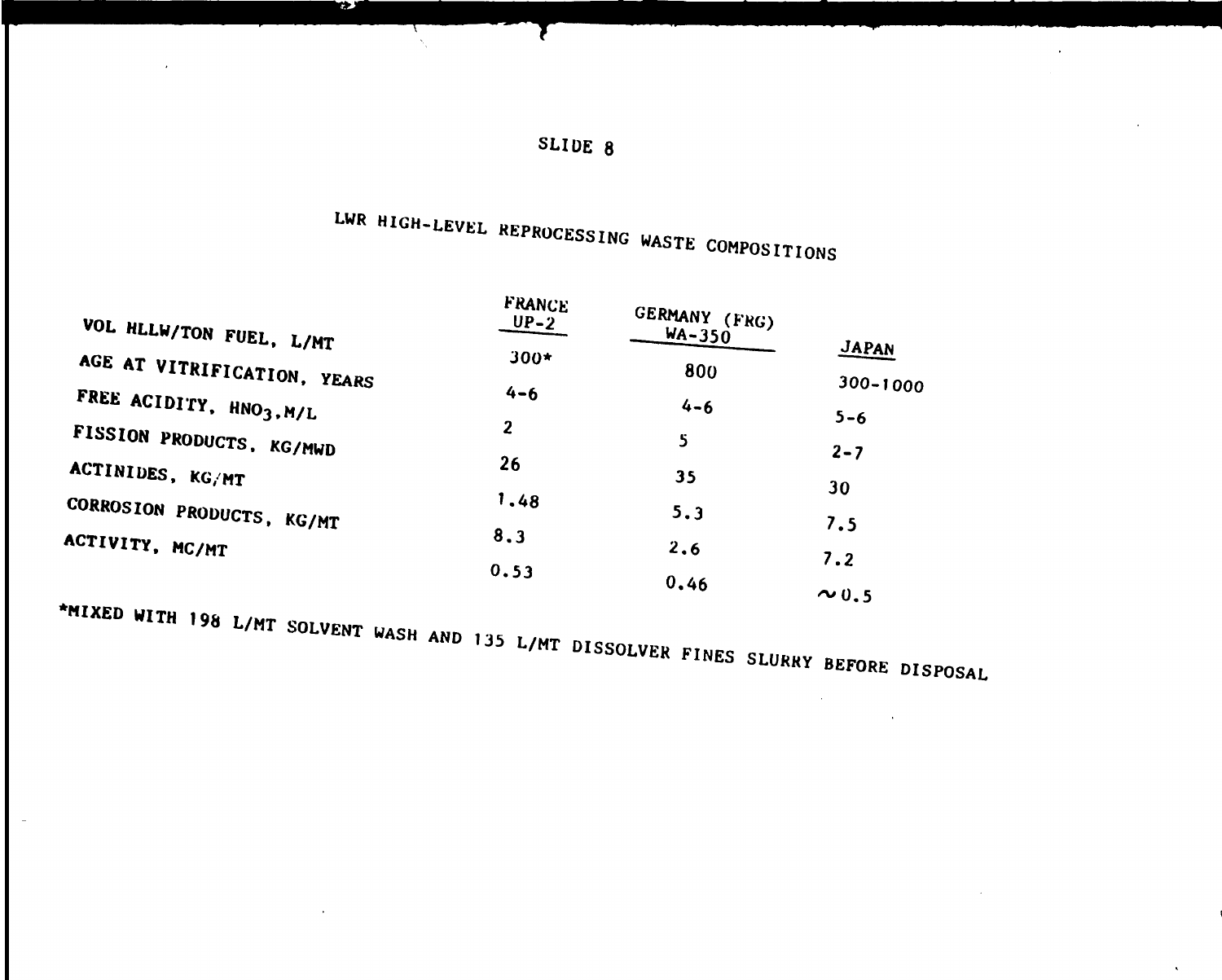$\overline{\mathbf{r}}$ 

# HLW BOROSILICATE GLASS PLANTS

| <b>COUNTRY</b>       | <b>LOCATION</b> | <b>TYPE</b>           | <b>NAME</b>   | OPERATIONAL |
|----------------------|-----------------|-----------------------|---------------|-------------|
| <b>BELGIUM</b>       | <b>MOL</b>      | <b>MELTER</b><br>CER. | <b>FAMELA</b> | 1985        |
|                      | <b>MOL</b>      | 1 LINE<br>AVM.        | <b>AVB</b>    | 1989?       |
| <b>FRANCE</b>        | <b>MARCOULE</b> | LINE<br>AVM.          | <b>AVM</b>    | 1978        |
|                      | <b>LA HAGUE</b> | 3 LINE<br>AVM.        | AVH-R7        | 1986        |
|                      | <b>LA HAGUE</b> | 3 LINE<br>AVM,        | AVH-T7        | 1989        |
| <b>GERMANY (FRG)</b> | T.B.D.          | CER.<br><b>MELTER</b> | $WA - 350$    | 1992        |
| <b>INDIA</b>         | <b>TARAPUR</b>  | <b>PUT</b>            | <b>WIP</b>    | 1982        |
| <b>ITALY</b>         | <b>TRISAIA</b>  | POT                   | $IVET-2$      | 1988?       |
| <b>JAPAN</b>         | <b>TOKAI</b>    | <b>MELTER</b><br>CER. | <b>VPP</b>    | 1992        |
| UK                   | WINDSCALE       | 2 LINE<br>AVM,        | <b>WVP</b>    | 1987        |
| <b>USA</b>           | WEST VALLEY     | <b>MELTER</b><br>CER. | <b>WDP</b>    | 1988        |
|                      | SAV. RIVER      | CER, MELTER           | <b>DWPF</b>   | 1989        |
|                      | <b>HANFORD</b>  | CER. MELTER           | <b>HWVP</b>   | 1990?       |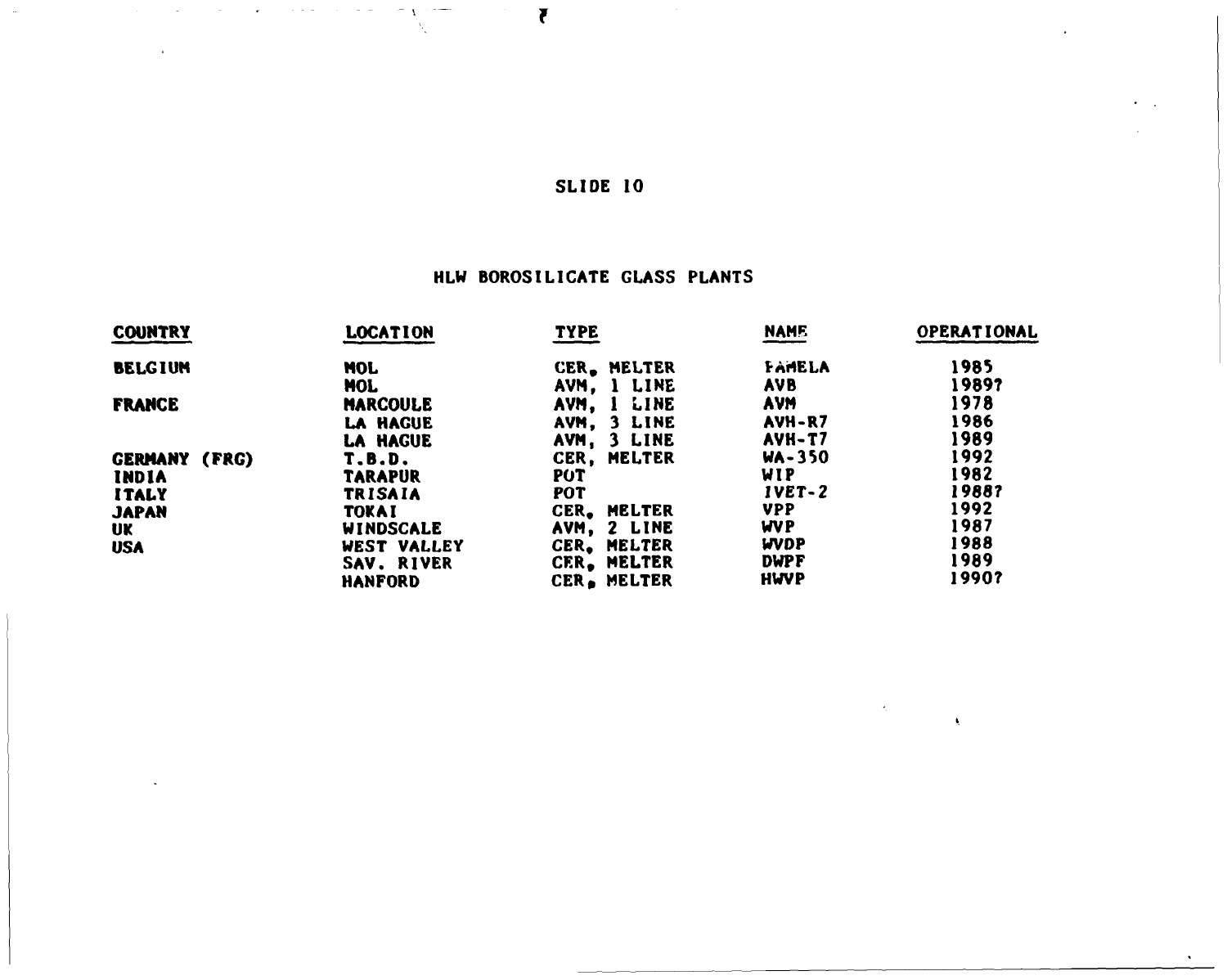

 $\bar{t}$ 

 $\bullet$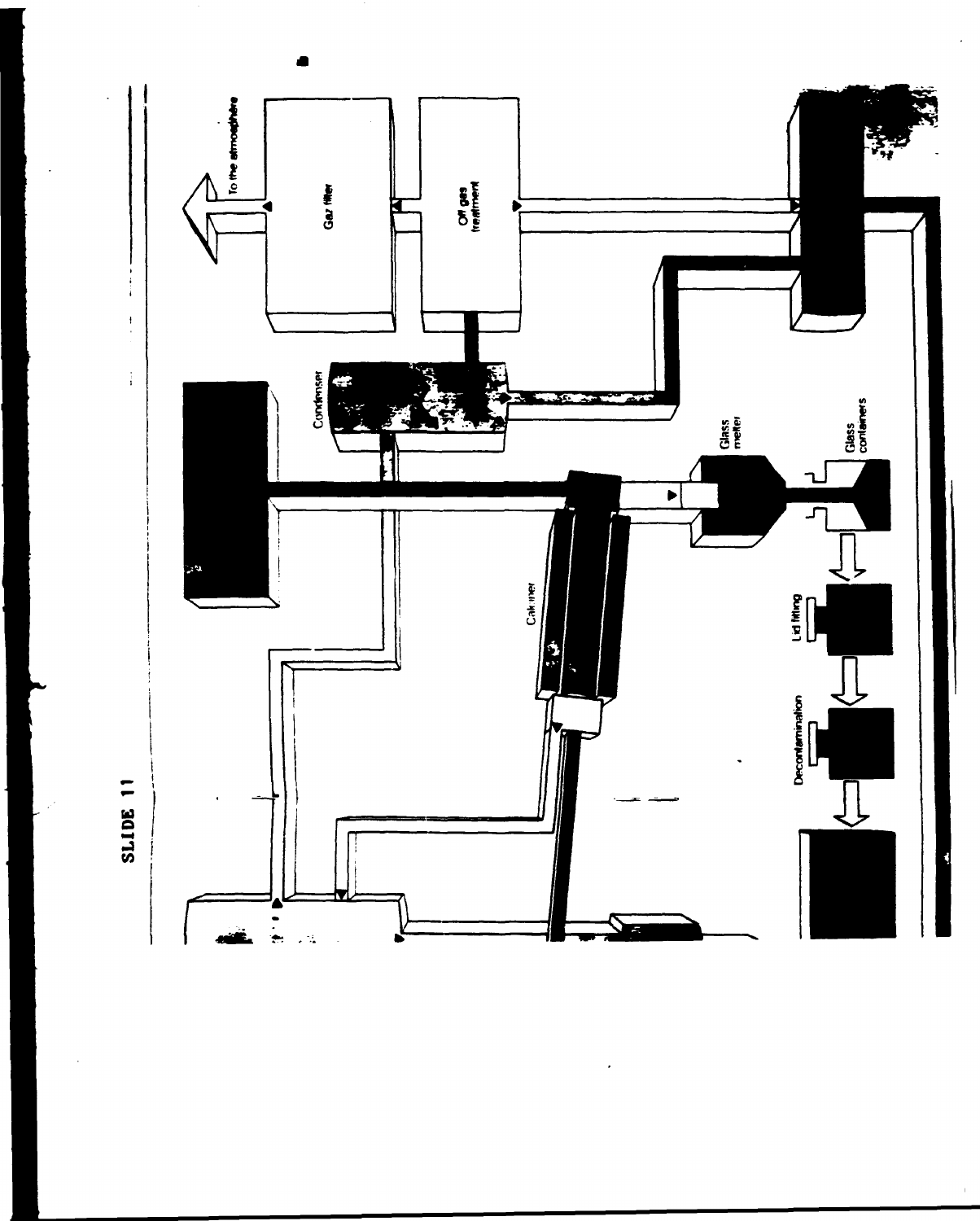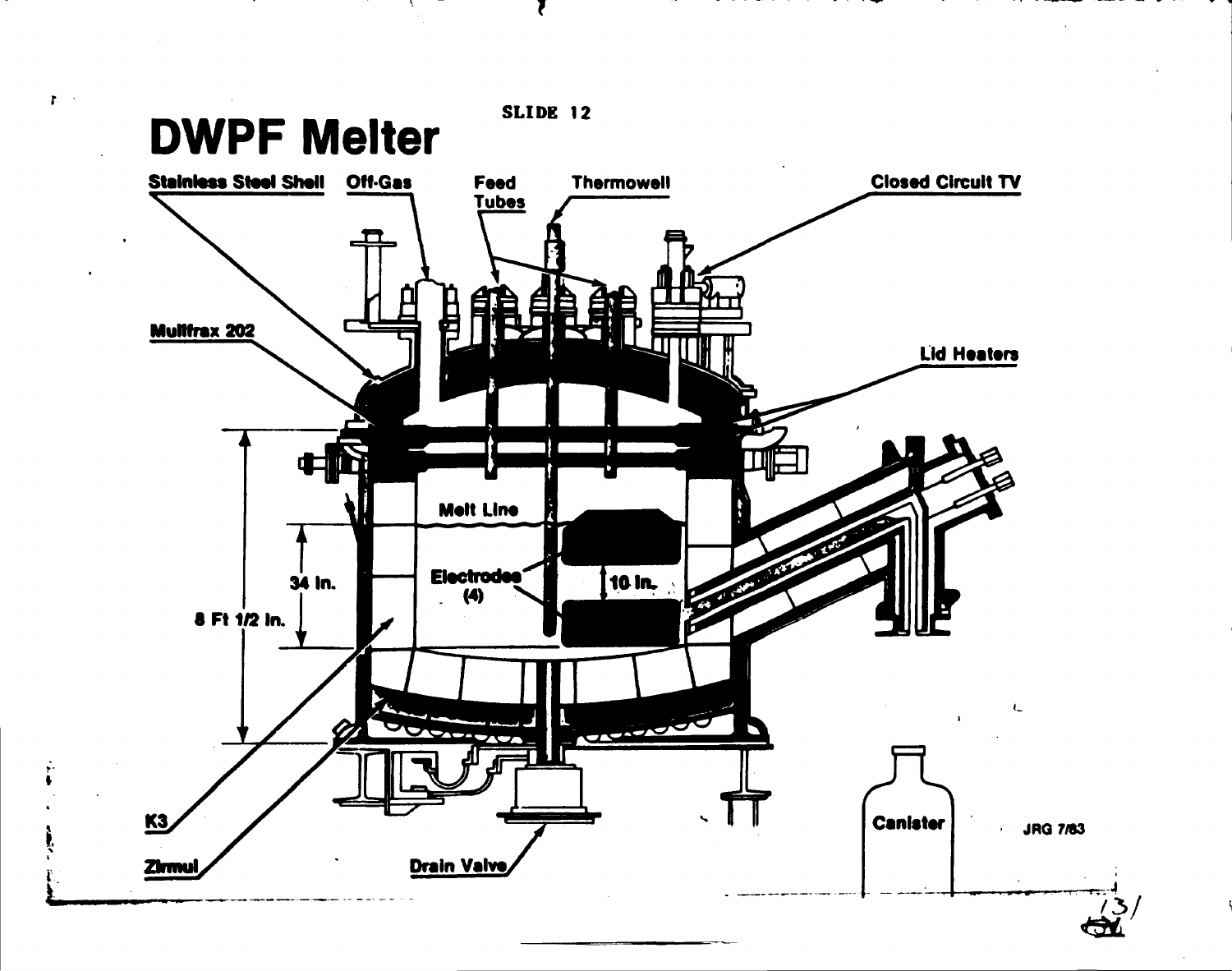

 $\sqrt{2}$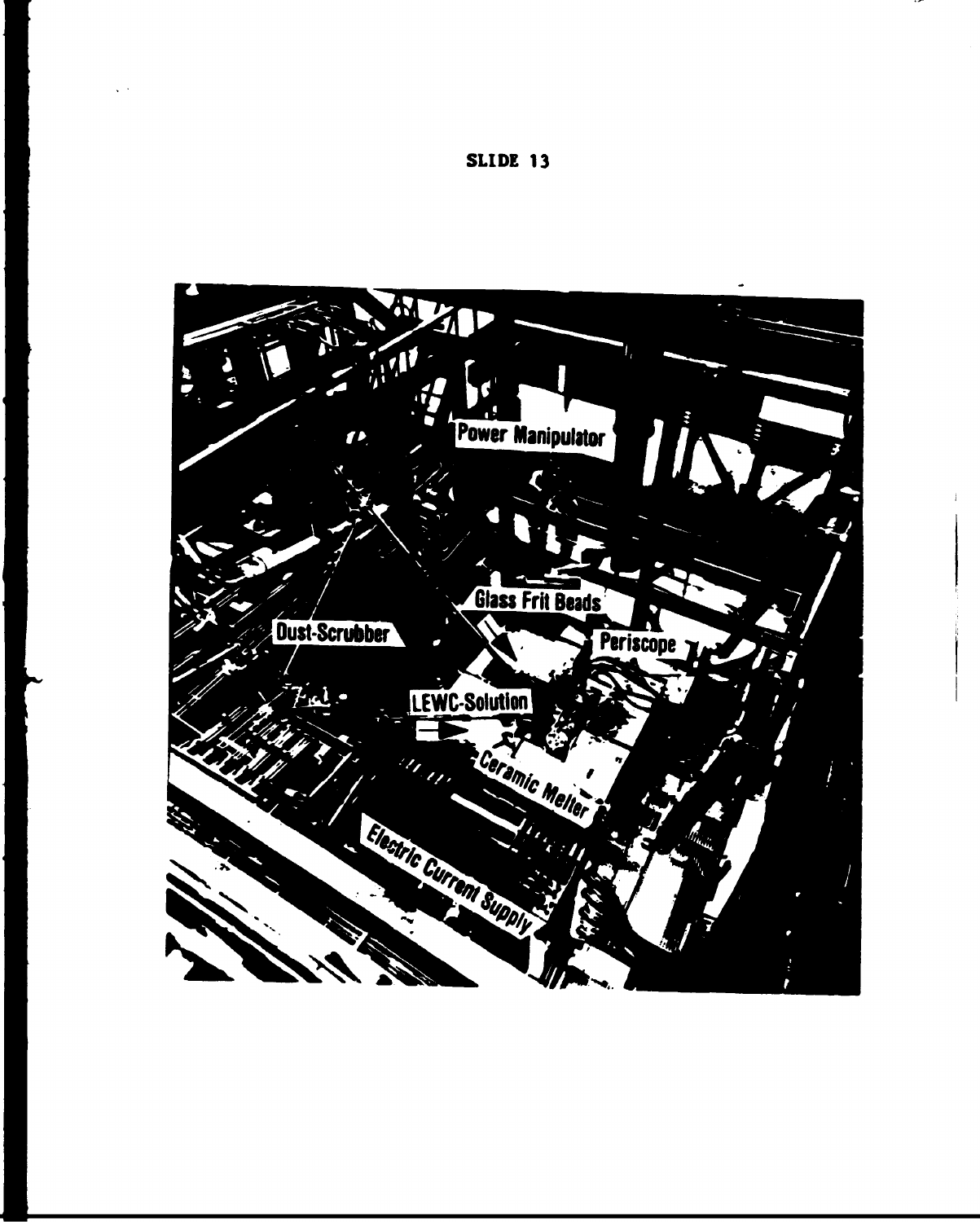

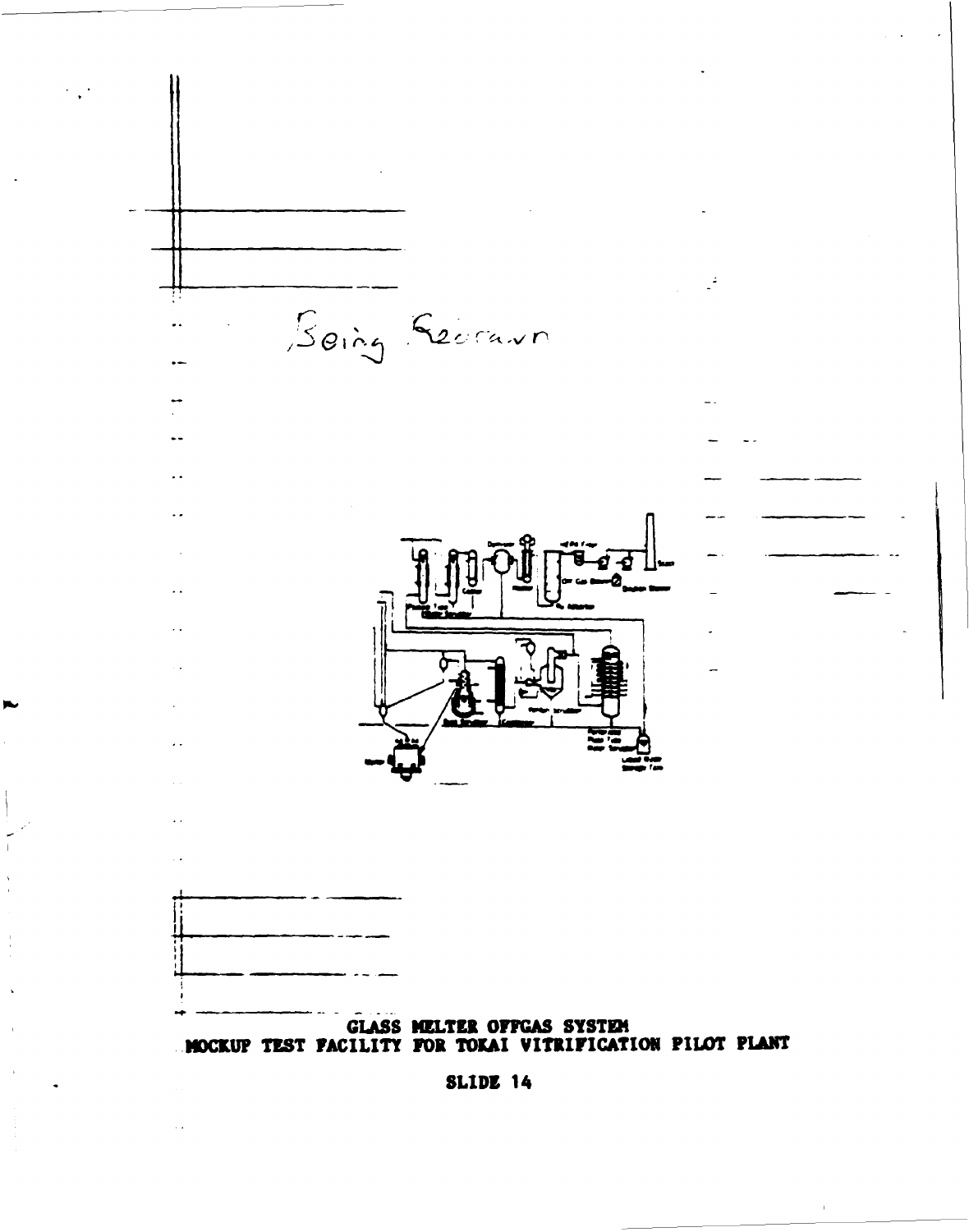50,006,055

 $\overline{\mathbf{v}}$ 

**Contractor**  $\sim$ 

|  | <b>NLI 10/24 SPENT FUEL CASK</b> |  |
|--|----------------------------------|--|

J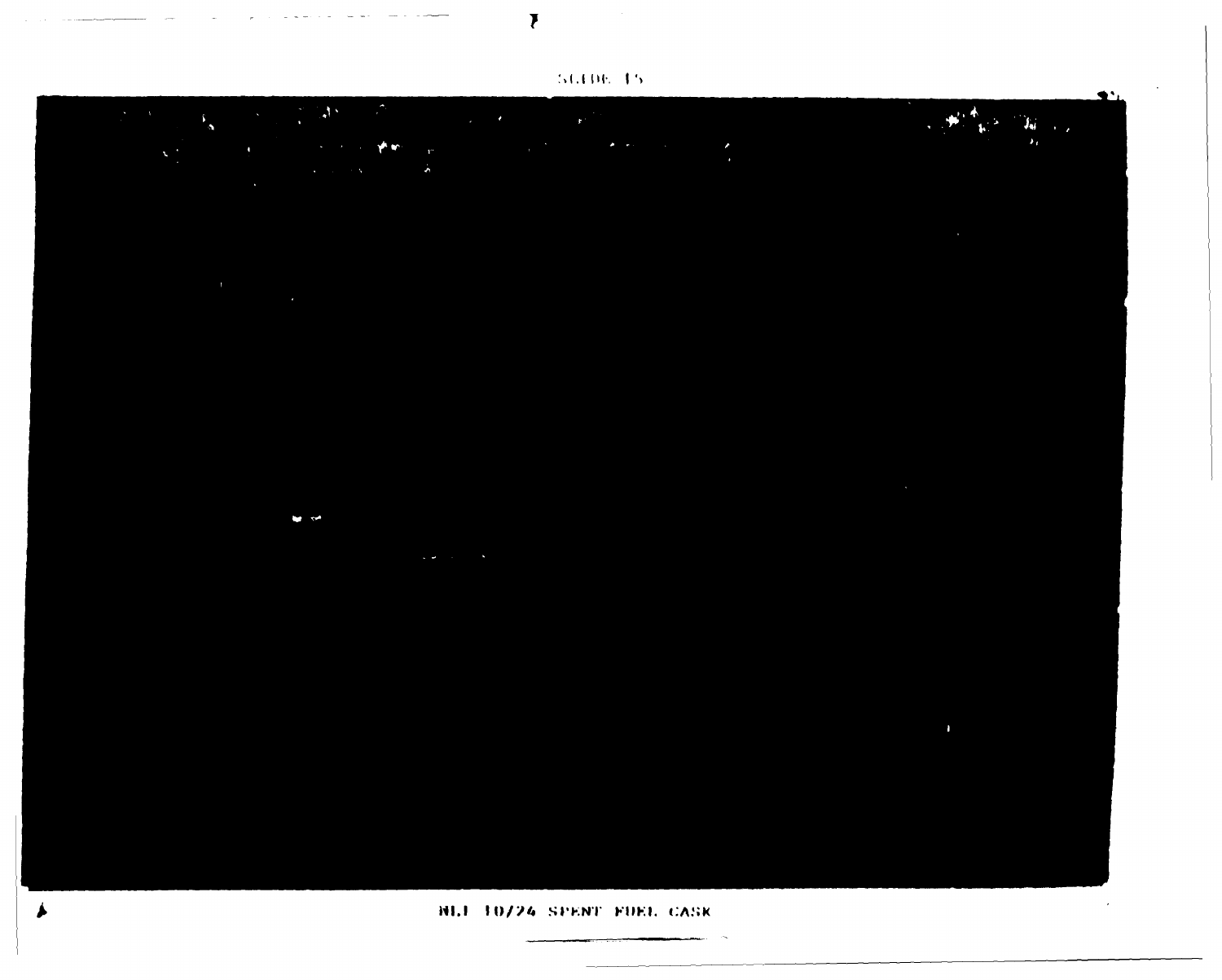



**LANA**